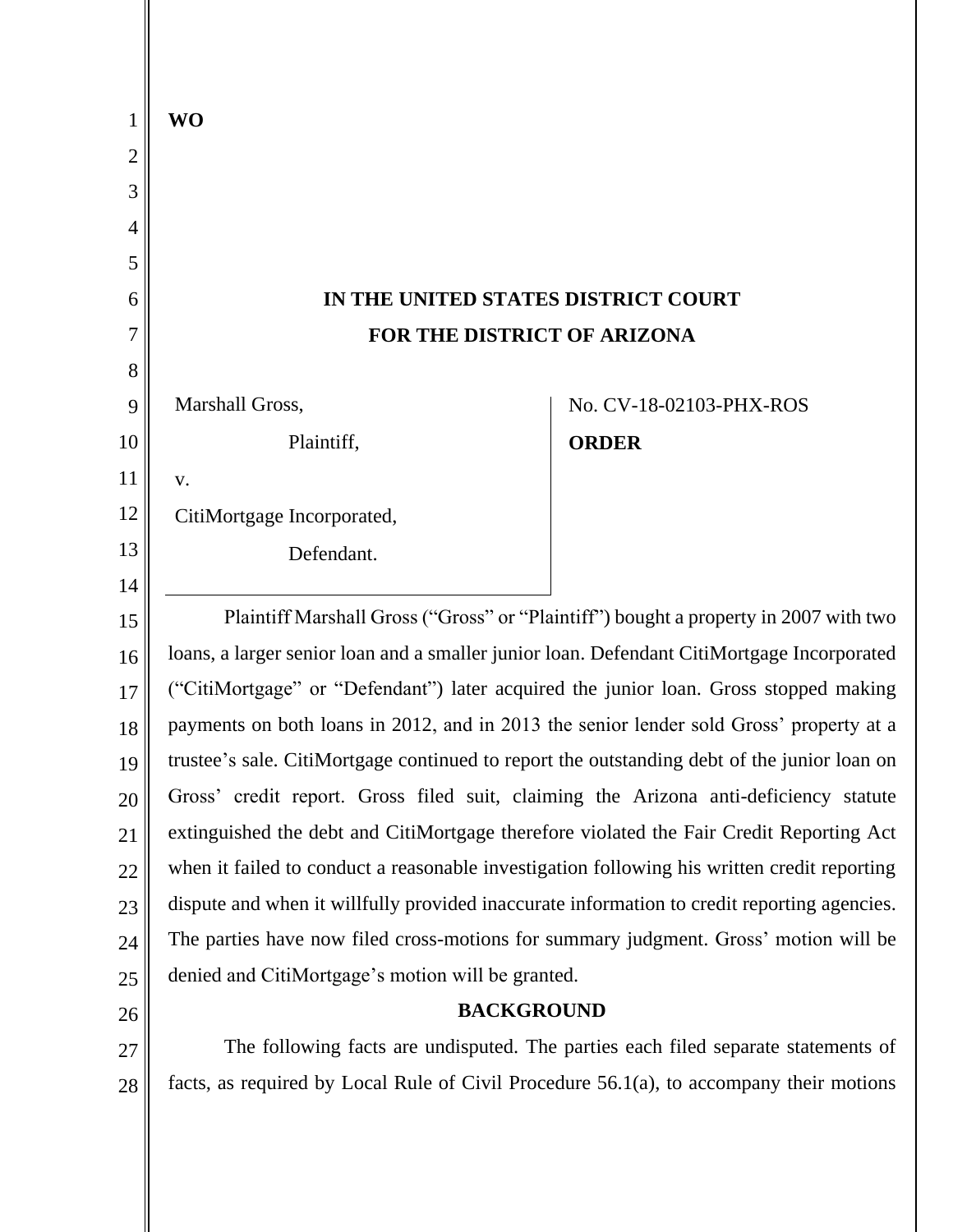1 2 3 4 5 6 7 8 9 10 for summary judgment. (Docs. 123 (CitiMortgage) and 126 (Gross).) Any party opposing a motion for summary judgment must file a controverting statement of facts setting forth, "for each paragraph of the moving party's separate statement of facts, a correspondingly numbered paragraph indicating whether the party disputes the statement of fact set forth in that paragraph and a reference to the specific admissible portion of the record supporting the party's position if the fact is disputed," as well as "any additional facts that establish a genuine issue of material fact or otherwise preclude judgment in favor of the moving party." LRCiv 56.1(b). "No reply statement of facts may be filed." LRCiv 56.1(b). The deadline for a controverting statement of facts is 30 days after service of the original motion for summary judgment and statement of facts. LRCiv 56.1(d).

11 12 13 14 15 16 17 18 19 20 21 22 23 24 25 26 The cross-motions were filed on December 16, 2019. Therefore, responses to the motions and controverting statements of fact were due on January 15, 2020. Each party timely responded to the other's motion for summary judgment (Docs. 127, 128), but only CitiMortgage filed a controverting statement of facts. (Doc. 129.) On January 30, 2020, each party timely replied in support of its own motion for summary judgment (Docs. 130, 132), and Gross filed a document titled "Plaintiff's Controverting Statement of Facts" with the statement "Pursuant to Local Rule 56.1(b), Plaintiff submits this Controverting Statement of Facts supporting its Reply to Defendant's Response to Plaintiff's Motion for Partial Summary Judgment as well as Plaintiff's Response to Defendant's Motion for Summary Judgment previously filed." (Doc. 131.) CitiMortgage filed a motion to strike this document, pursuant to Local Rule 7.2(m)(1), as a reply statement of facts; *i.e.*, a filing that is explicitly prohibited by Local Rule 56.1(b). (Doc. 133.) Gross admits that a statement of facts cannot be filed with a reply brief, argues "at its core" his document objects to CitiMortgage's statement of facts, and "concedes that these objections should have been filed with Plaintiff's Response in Opposition to Summary Judgment." (Doc. 134.)

27 28 Gross' controverting statement of facts was filed as a reply statement of facts, a category of filing that is prohibited by the local rules. Gross requests that, as an alternative

- 2 -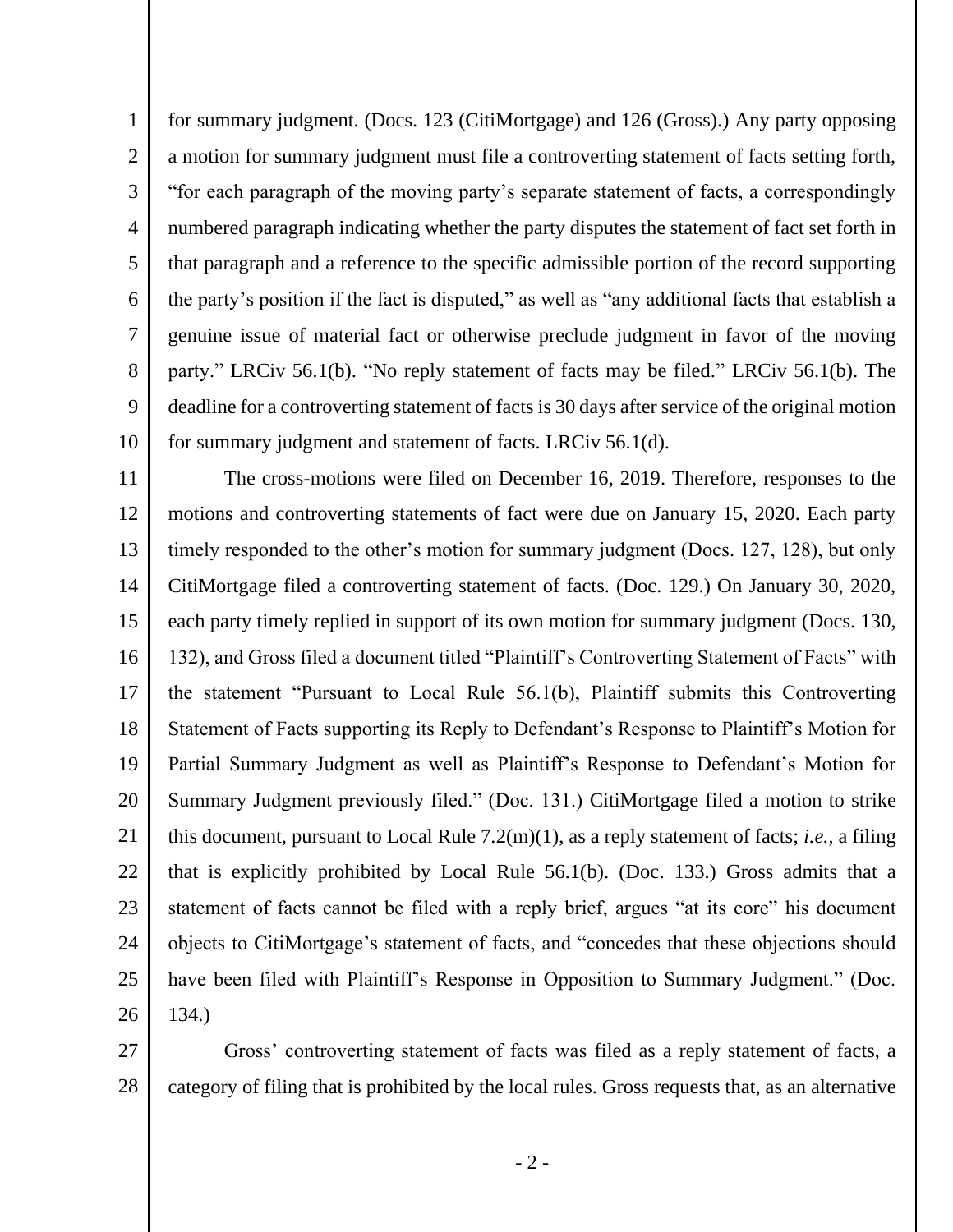6 7 to being stricken, the controverting statement of facts be "refile[d] . . . in the proper spot." (Doc. 134 at 3.) The Court will consider the untimely controverting facts (¶¶ 1–44), because CitiMortgage is not prejudiced by those facts, which largely repeat Gross' own statement of facts and dispute CitiMortgage's characterization of exhibits. However, CitiMortgage's Motion to Strike is granted as to  $\P$  45–49, which constitute the prohibited reply statement of facts. Where the parties' statements of fact differ in the characterizations of exhibits, the Court considers the exhibits alone, drawing the appropriate inferences in favor of the nonmoving party.

9 10 11 12 13 14 15 16 17 18 On or about January 29, 2007, Gross purchased a single-family home in Queen Creek, Arizona (the "Property"). (Doc. 68 at 2, Doc. 123 at 1, Doc. 126 at 1.) The parties do not dispute that the Property is a "trust property of two and one-half acres or less which is limited to and utilized for either a single one-family or a single two-family dwelling." A.R.S. § 33-814(G). Gross purchased the Property with "an 80-20 loan"—more specifically, a senior lien of \$161,896 and a junior lien of \$40,474. (Doc. 123 at 1, Doc. 126 at 1, Doc. 126-5 at 41.) The \$40,474 junior lien ("Second Loan" or "debt") was originally owned by IndyMac Bank, F.S.B., and later assigned to CitiMortgage. (Doc. 123 at 1.) In March 2009, CitiMortgage verified it was in the second lien position, while the senior lien, for \$161,896, was held by IndyMac Bank. (Doc. 126-5 at 41.)

19 20 21 22 23 24 25 26 27 28 Gross began experiencing financial difficulties, and made no payments on the debt after November 2012. (Doc. 123 at 1, Doc. 126 at 2, Doc. 126-5 at 25.) On March 29, 2013, CitiMortgage received notice the senior lender would be selling the Property to a third party pursuant to the trustee's power of sale (the "Trustee Sale"), and noted "there [wa]s no equity left on this property" at the time. (Doc. 126-5 at 38–39.) The Property was sold for \$161,400 at the Trustee Sale on June 13, 2013. (Doc. 123 at 2, Doc. 123-7 at 19.) Gross' credit report indicated a foreclosure had occurred in or around July 2013. (Doc. 126 at 2.) CitiMortgage's records regularly confirm the debt is in the "second lien position," but are somewhat inconsistent when describing the senior lien (which appears to have been re-sold even after the foreclosure). For example, despite being aware in March 2013 of the

1

2

3

4

5

8

- 3 -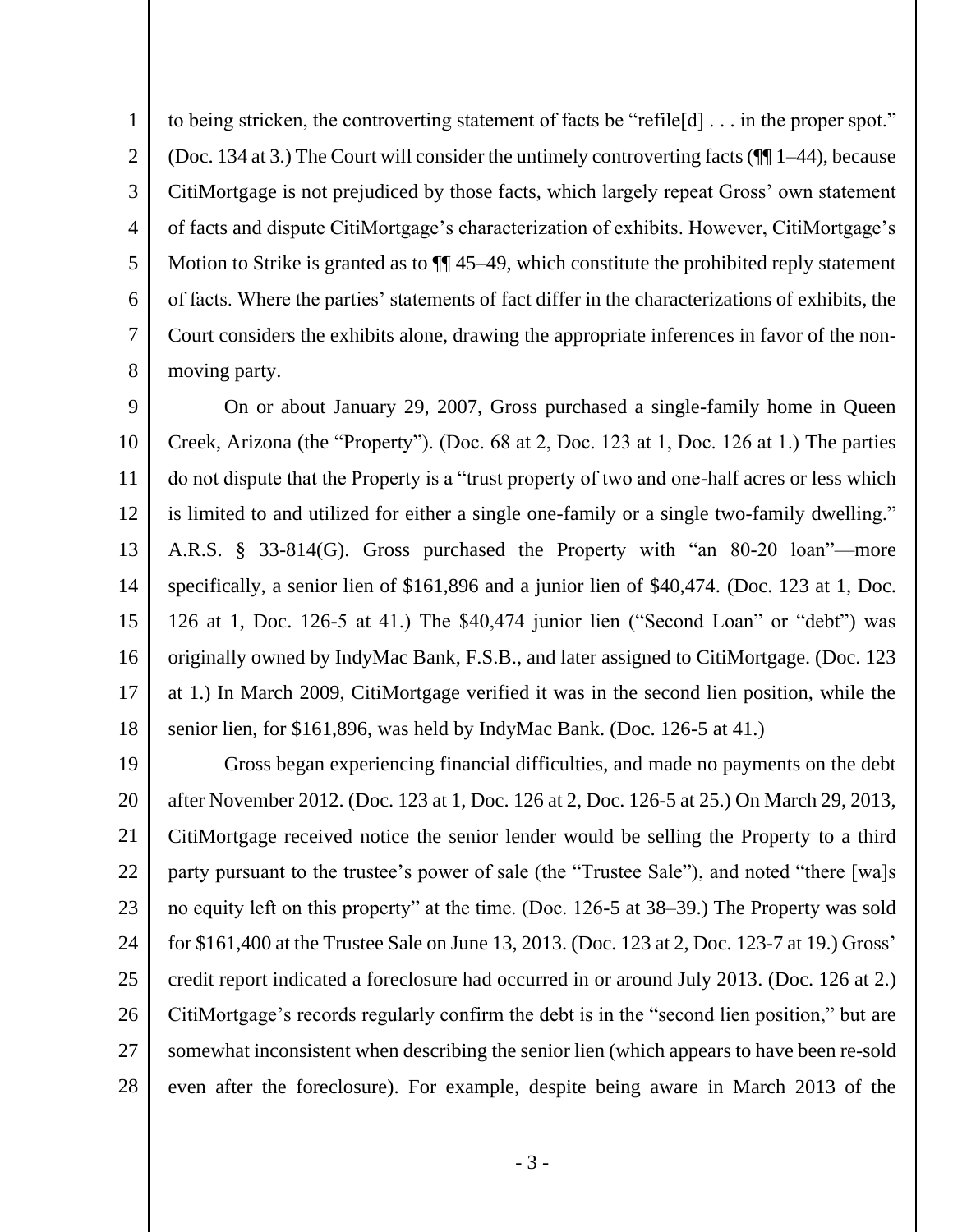1 2 3 4 5 6 7 8 9 10 11 12 13 scheduled June 2013 Trustee Sale, on September 18, 2015 CitiMortgage noted "There is no indication of [the] senior lien [having] been in foreclosure" and noted the senior lien, for \$161,896, was held by OneWest Bank. (Doc. 126-5 at 27, 37–39.) On October 21, 2015, a member of the loss management team recommended the debt be charged off<sup>1</sup> because there was no equity and the loan was "over 180 days delinquent," and wrote "The SR Lien is with OneWest Bank and no indication that Sr Lien in foreclosure." (Doc. 126-5 at 25.) But on May 31, 2016 CitiMortgage noted "Cease Collections & Property Preservation, Senior Lien Foreclosure Sale Completed," and on September 30, 2016 CitiMortgage noted "Property is under different borrower name as per Realquest." (Doc, 126-5 at 15, 18.) On January 17, 2017, and again on August 30, 2017, CitiMortgage noted both "The Sr. Lien [is] in complete foreclosure as per Realquest" and "Sr. Lien is CIT Bank NA . . . in the amount of \$161896," statements which appear somewhat contradictory. (Doc. 126-5 at 6, 10.)

14 15 16 17 18 19 20 In or around September 2017, Gross tried to get pre-approved to purchase a home, but was denied a mortgage. (Doc. 126 at 2.) On October 23, 2017 and November 3, 2017, Gross called CitiMortgage and spoke with representatives to argue "he did not owe Citi any money post foreclosure." (Doc. 126 at 3.) The CitiMortgage representatives noted that Gross was "disputing [foreclosure] of the prop[erty]" and informed him that his account was in pre-foreclosure but not foreclosure "on [CitiMortgage's] end," while the "other lien was alread[y] [foreclosed] on." (Doc. 126-5 at 4-5.)

21 22 23 24 25 26 On February 23, 2018, Gross sent a written dispute to TransUnion, which transmitted an Automated Credit Dispute Verification ("ACDV") to CitiMortgage with the dispute code "112: Consumer states inaccurate information" and, in the section for "FCRA Relevant Information," a note reading "House was foreclosed on in 2013[.] House meets the criteria for Arizona anti[-]deficiency statu[t]es ARS 33 729[.] Should not be held liable for debt after foreclosure[.] Times Disputed In Last 120 Days 0[.]" (Doc. 126 at 4, Doc.

<sup>27</sup> 28 <sup>1</sup> To "charge off" means to "treat (an account receivable) as a loss or expense because payment is unlikely." Black's Law Dictionary 249 (8th ed. 2004). A charge off is a "major derogatory" item under the FICO scoring model, which lowers a credit score. (Doc. 126 at 6.)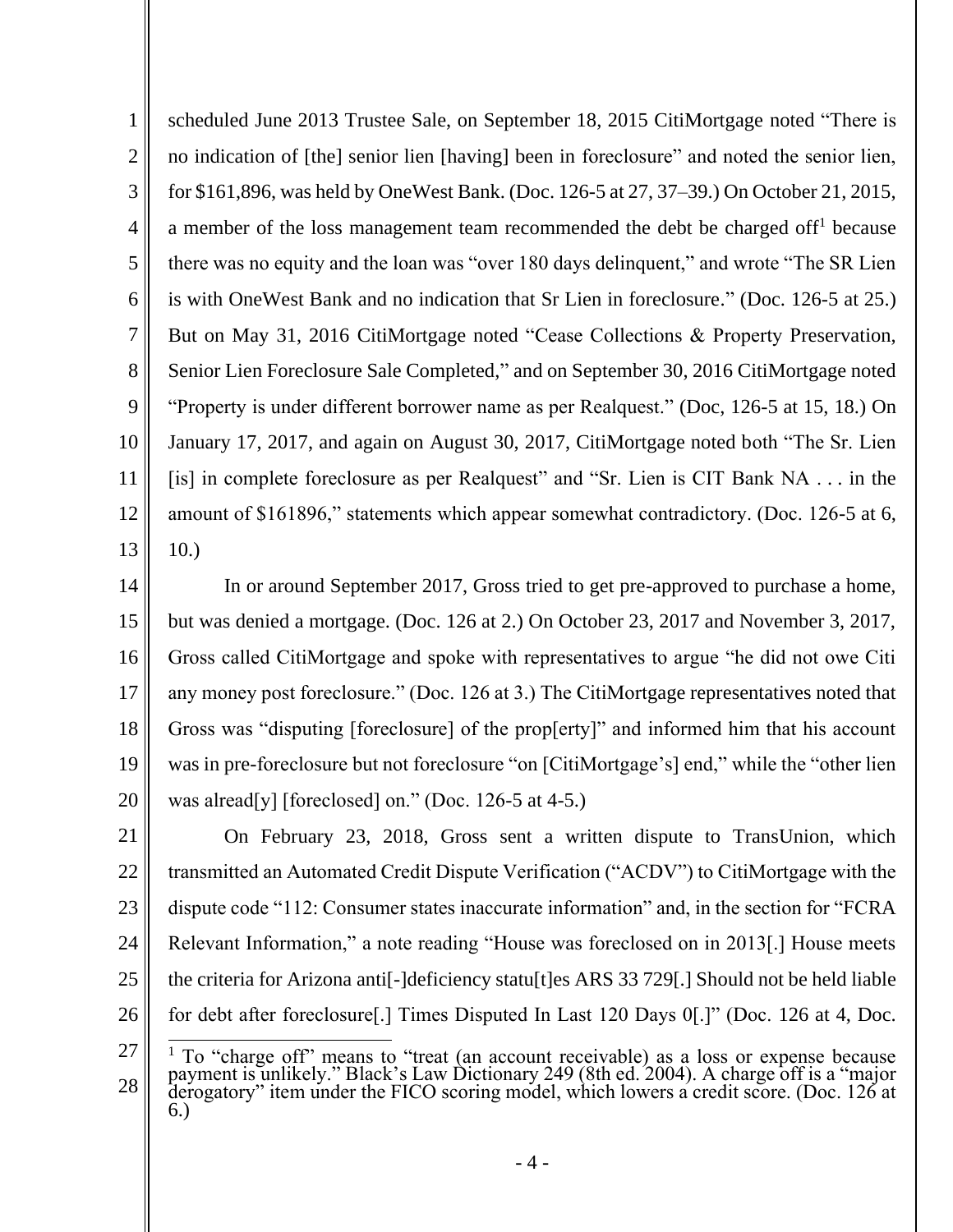126-6 at 2.) CitiMortgage responded the same day, noting a current balance of \$38,010 and a past due amount of \$50,739, noting that the account status was 180 days or more past due, and adding in the  $CCC<sup>2</sup>$  field the note "XB: Account information disputed by consumer under the Fair Credit Reporting Act." (Doc. 126-6 at 3.)

1

2

3

4

5 6 7 8 9 10 11 12 13 14 15 16 From December 2013 to April 2, 2018, the debt allegedly owed to CitiMortgage was "saved" from charge off due to the Servicemembers Civil Relief Act ("SCRA"). (*See* Doc. 126-5 at 2–29, 36–37.) The SCRA prohibits the "sale, foreclosure, or seizure of property for a breach of an obligation . . . during, or within one year after, the period of the servicemember's military service" unless a court orders it or the servicemember waives the rights. 50 U.S.C. § 3953. Gross enlisted in the Army Reserves in April 2009, was deployed from June 2015 to June 2016, and was still in the military as of June 2019. (Doc. 126-1 at 7–9.) It is not clear why the SCRA did not prevent the foreclosure on the senior lien, but that mystery does not bear on the present case. Nor is there any explanation for how CitiMortgage determined Gross' SCRA protection ended on April 2, 2018, but it appears CitiMortgage postponed charging off Gross' debt in at least 28 separate months because of the SCRA. 3

<sup>17</sup> 18 <sup>2</sup> "A Compliance Condition Code ("CCC")  $\ldots$  'allows the reporting of a condition that is required for legal compliance according to the Fair Credit Reporting Act or the Fair Credit Billing Act.'" (Doc. 123-8 at 12.)

<sup>19</sup> 20 21 22 23 24 25 26 27 28 <sup>3</sup> On December 30, 2013, CitiMortgage noted "Account saved from December Charge Off due to SCRA," and in 2014 the account was "saved from May Charge Off due to SCRA," "saved from June Charge Off due to SCRA," and "saved from [August] Charge Off due to SCRA." (Doc. 126-5 at 36–37.) In 2015, the notations became much more frequent: "AC6 . . . Soldier\Sailor SCRA" (January); "Account is in AC6 – SCRA" (March); "Exception from c/o – CC AC6 SCRA" (May); "exception from charge off due to SCRA good till 4/2/18" (June); "SAVE-from charge off due to SCRA-A6" (July); "saved from end of month charged off . . . AC6 . . . Soldier\Sailor SCRA" (August); and "saved charged off . . . AC6/Soldier& Sailor (SCRA)" (September). (Doc. 126-5 at 27, 29.) On October 19, 2015, CitiMortgage noted again "Exception from charge off SCRA – AC6." (Doc. 126-5 at 27.) The following day, October 20, 2015, a member of CitiMortgage's pre-foreclosure team contacted "DRL Charge Offs" and stated Gross' "account[] need[s] to be charged-off as [it] resulted in 'NO EQUITY'." (Doc. 126-5 at 26. On October 21, 2015, a charge-off review was conducted, and the account was "[r]ecommended for charge-off." (Doc. 126-5 at 25.) On November 2, 2015, CitiMortgage noted "Account not charged off as it is SCRA protected." (Doc. 126-5 at 24.) The account was saved from charge off again in November and December 2015; and in January (with the note "Protection until 4/2/2017"), February, March, May, June, July (with the note "File has to continue/remain on hold with PF938 as borrower found active duty as per DMDC site and foreclosure protection end date found in future, 04/02/2018"), August, September, October (with the note "Loan under mandatory charge off, Sol[di]er/sailor SCRA protected through 4-2-18 per Citilink. Please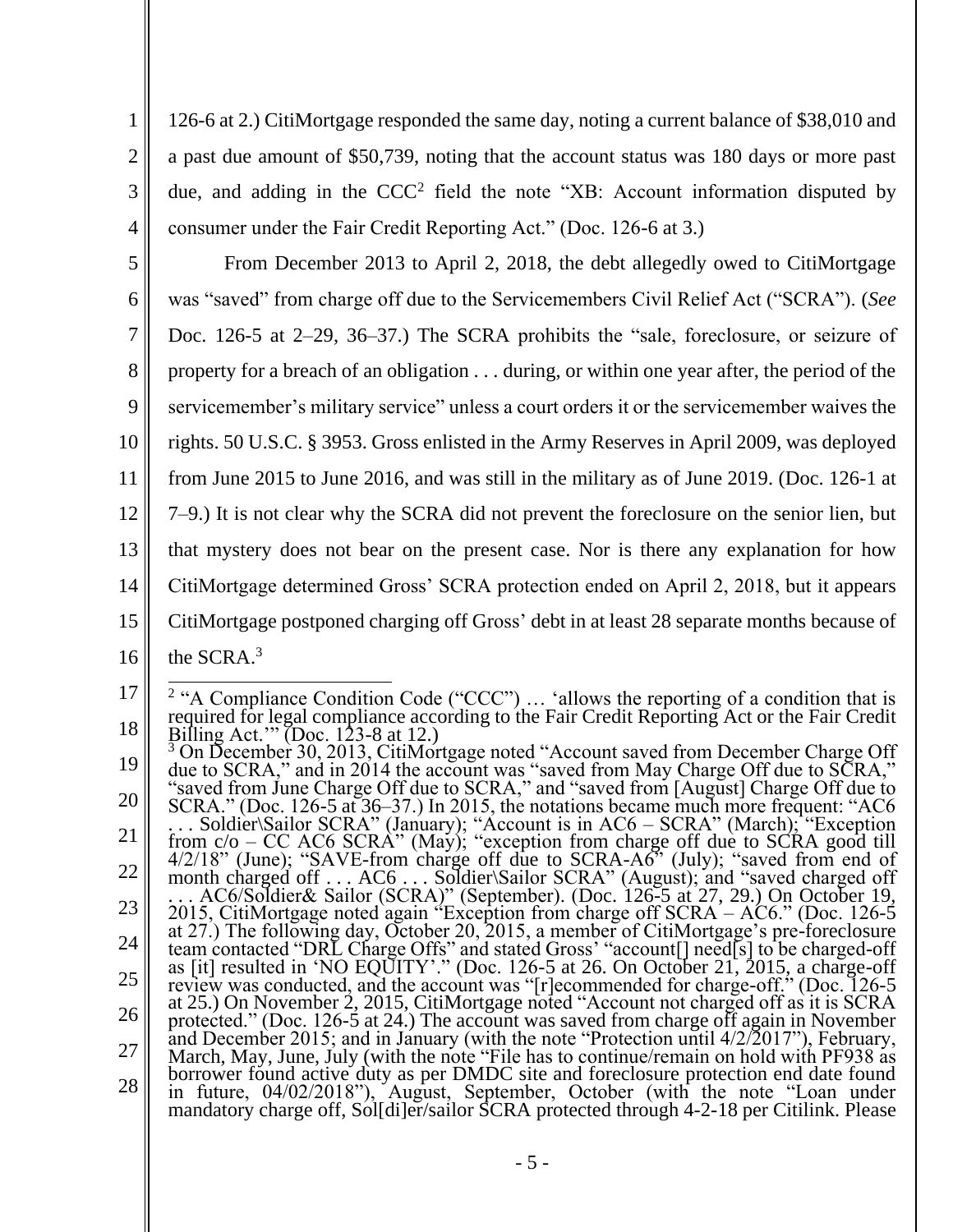1 2 3 4 5 6 7 8 9 10 11 On April 19, 2018, 17 days after the SCRA protection expired, CitiMortgage approved a charge off of the debt and noted the senior lienholder had foreclosed on June 27, 2013 for \$161,400. (Doc. 126-5 at 2.) In May 2018, Gross filed written disputes with the three credit reporting agencies ("CRAs") (Experian, Equifax, and TransUnion). (Doc. 126 at 4.) In the letters, Gross stated "I don't owe any money on this loan. The house was foreclosed on June 13, 2013." (Doc. 126 at 5.) The CRAs forwarded Gross' dispute to CitiMortgage, as required under 15 U.S.C. § 1681i(a)(2). (Doc. 68 at 3.) CitiMortgage changed the tradeline<sup>4</sup> to a \$0 balance as of May 2018 and closed the account, with \$38,010 charged off as of April and May 2018. (Doc. 126 at 5.) CitiMortgage continued to report that the monthly payments had been due, and were 180 days late, from August 2013 through March 2018. (Doc. 126 at 5.)

12 13 14 15 16 17 18 Gross states, and CitiMortgage does not dispute, that the charge off was "[i]n response to the May 2018 dispute." (Doc. 126 at 5, ¶ 26; Doc. 129 at 3, ¶ 26.) The Court notes, however, that CitiMortgage repeatedly tried to charge off the debt earlier but was prevented from doing so by the SCRA. CitiMortgage's motive for charging off the debt does not bear on any of the ultimate legal issues, but it appears the charge off ultimately occurred once the SCRA no longer applied. That is, the charge off was not *solely* in response to Gross' May 2018 dispute. (Doc. 126-5 at 2.)

19 20 To investigate Gross' February and May 2018 disputes, CitiMortgage dispute agents "look[ed] at the transaction history[,] . . . prior case notes, and . . . the system notes." (Doc.

<sup>21</sup> 22 23 24 25 26 27 update AF30 to prevent charge off."), November (with the note "Account not able to [be] charged off as borrower is in active military duty"), and December 2016. (Doc. 126-5 at 14–21.) The account was also saved from charge off in January, May (with the note "PreFc"  $SCRA^{\prime\prime}$ ), and September 2017. (Doc. 126-5 at 5–10.) This provides context for the notes CitiMortgage took on Gross' October 23, 2017 phone call ("cust[omer] disputing f/c of the prop. [I] provided the scra contact n[u]mb[e]r<sup>33</sup> and his November 3, 2017 phone call ("Agent is asking if client is responsible for the account due to scra, advised yes, account is still active," with the additional note "trans to scra line to discuss ncbr"). (Doc. 126-5 at 5.) On April 19, 2018, CitiMortgage noted "There has been a 4% increase in value from  $O/A$  to Ext BPO. Customer was protected by SCRA until  $4/2/18$ . Review of the account shows per the CBR and RQ, the 1st lienholder CIT Bank f/c 6/27/13 for \$161,400. Charge off approved." (Doc. 126-5 at 2.)

<sup>28</sup> <sup>4</sup> The Court has previously defined "tradeline" as "Credit account records that are provided to credit reporting organizations. A trade line, also spelled as tradeline, can include a mortgage, line of credit, credit card, or any other credit-related item that is provided by a financial institution or lender." (Doc. 94 at 2.)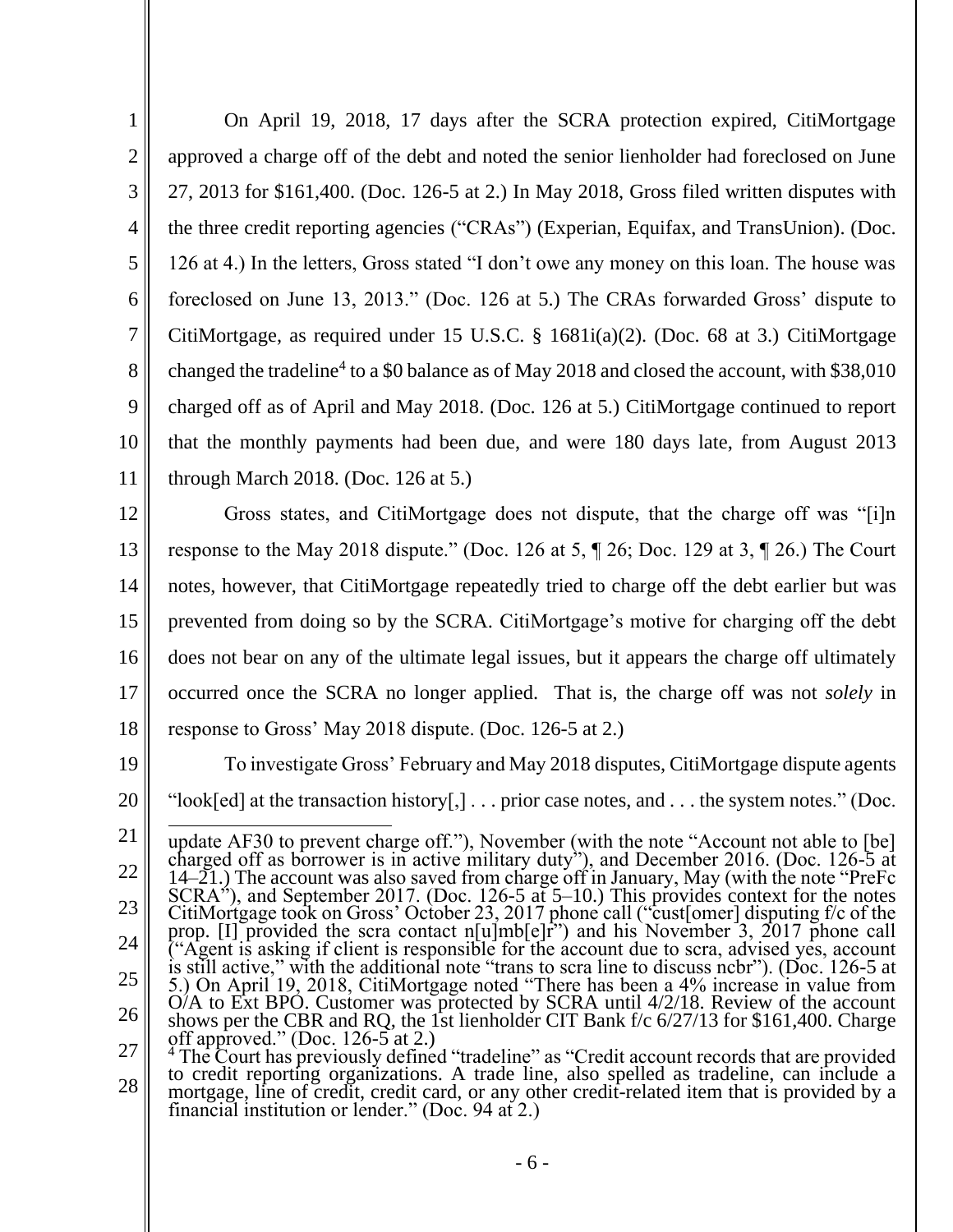1 2 3 4 5 6 7 8 9 10 11 12 126-2 at 96–98 (95:22–97:8).) In order to verify or validate the debt, CitiMortgage "review[ed] the note, ma[d]e sure [CitiMortgage] had a signed note by [Gross] on [the] system to confirm that [Gross] truly did sign for that debt[,] ... compare[d the promissory note] to the name on the system and then compare[d] the original loan amount, ma[d]e sure everything matched up, and then . . . look[ed] through the . . . transaction history." (Doc. 126-2 at 127–128 (126:5–127:2).) After Gross filed his disputes, and CitiMortgage conducted its investigation, CitiMortgage "changed the middle name" because the credit report originally had Gross' "full middle name" which was "updated . . . to just the middle initial  $\ldots$  based off of the note." (Doc. 126-2 at 128 (127:3–10).) Nothing in CitiMortgage's transaction history, system notes, or loan documents, including the promissory note, "indicate[d] to Citi[Mortgage] that Mr. Gross's debt had been cancelled or discharged or anything like that." (Doc. 126-2 at 128 (127:11–19).)

13 14 15 16 17 Specifically in response to Gross' May disputes, CitiMortgage investigated the question of whether Gross owed money on the loans by looking for a signed note and, after finding a signed note and "no other documents that showed [Gross] didn't owe" the debt, "relied on the transaction history" and the system notes to conclude the reporting was accurate. (Doc. 126-2 at 129–133 (128:1–132:17).)

18 19 20 21 22 23 24 25 26 27 28 On July 3, 2018, Gross filed suit against CitiMortgage, Equifax, Experian, TransUnion, and CitiBank NA, alleging a violation of the Fair Credit Reporting Act, 15 U.S.C. § 1681 *et seq.* ("FCRA") in a single count against all named parties. (Doc. 1.) Subsequently, all parties except CitiMortgage were dismissed. (Docs. 48, 63, and 71.) In March 2019, Gross filed the Third Amended Complaint, alleging a general violation of the FCRA and specifically alleging that CitiMortgage "failed to conduct a reasonable investigation following receipt of no less than **three** indirect disputes under 15 U.S.C. § 1681s(2)(b)" and "willfully provided inaccurate information to [the CRAs], despite Arizona's antideficiency statute." (Doc. 68 (emphasis in original).) In other words, Gross alleged CitiMortgage violated the FCRA by continuing to report the debt even though, under Arizona's anti-deficiency statute, the debt had allegedly been extinguished in 2013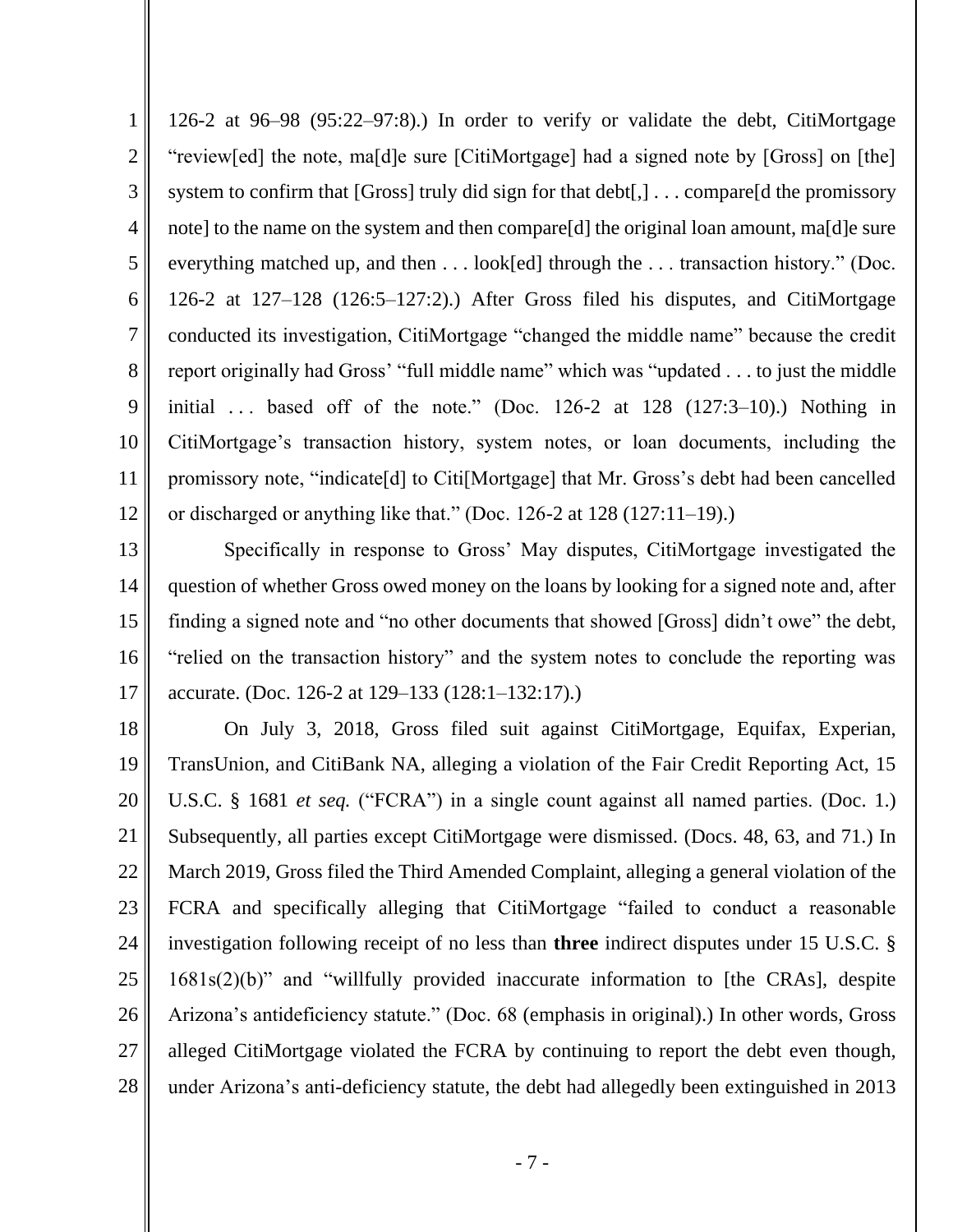when the Trustee Sale took place. On December 16, 2019, both parties moved for summary judgment.

## **LEGAL STANDARD AND ANALYSIS**

4 5 6 7 8 9 12 13 14 15 16 17 18 19 20 21 "[W]hen simultaneous cross-motions for summary judgment on the same claim are before the court, the court must consider the appropriate evidentiary material identified and submitted in support of both motions, and in opposition to both motions, before ruling on each of them." *Fair Hous. Council of Riverside Cty., Inc. v. Riverside Two*, 249 F.3d 1132, 1134 (9th Cir. 2001). The moving party is entitled to summary judgment if the evidence, viewed in the light most favorable to the non-moving party, shows "there is no genuine dispute as to any material fact" and the moving party "is entitled to judgment as a matter of law." Fed. R. Civ. P. 56(a); *see also Ellison v. Robertson*, 357 F.3d 1072, 1075 (9th Cir. 2004); *Margolis v. Ryan*, 140 F.3d 850, 852 (9th Cir. 1998). The moving party initially bears the burden of proving the absence of a genuine dispute of material fact. *Celotex Corp. v. Catrett*, 477 U.S. 317, 321–25 (1986). To do so, "[t]he moving party must either produce evidence negating an essential element of the nonmoving party's claim or defense or show that the nonmoving party does not have enough evidence of an essential element to carry its ultimate burden of persuasion at trial." *Nissan Fire & Marine Ins. Co. v. Fritz Companies, Inc.*, 210 F.3d 1099, 1102 (9th Cir. 2000). The burden then shifts to the nonmoving party to demonstrate the existence of a factual dispute that might affect the outcome of the suit. *Saddiq v. Trinity Servs. Grp.*, 198 F. Supp. 3d 1051, 1055 (D. Ariz. 2016).

22 23 24 25 26 27 28 CitiMortgage argues it is entitled to summary judgment on four grounds. First, CitiMortgage's reporting was accurate because the Arizona anti-deficiency statute did not extinguish Gross' debt to CitiMortgage. (Doc. 122 at 4–7.) Second, CitiMortgage had no legal duty under the FCRA to investigate whether the Arizona anti-deficiency statute had extinguished Gross' debt to CitiBank. (Doc. 122 at 7-10.) Third, CitiMortgage's reporting was not misleading in a material sense because CitiMortgage was not required to make any representation about "the remedies available to the creditor to collect the subject debt."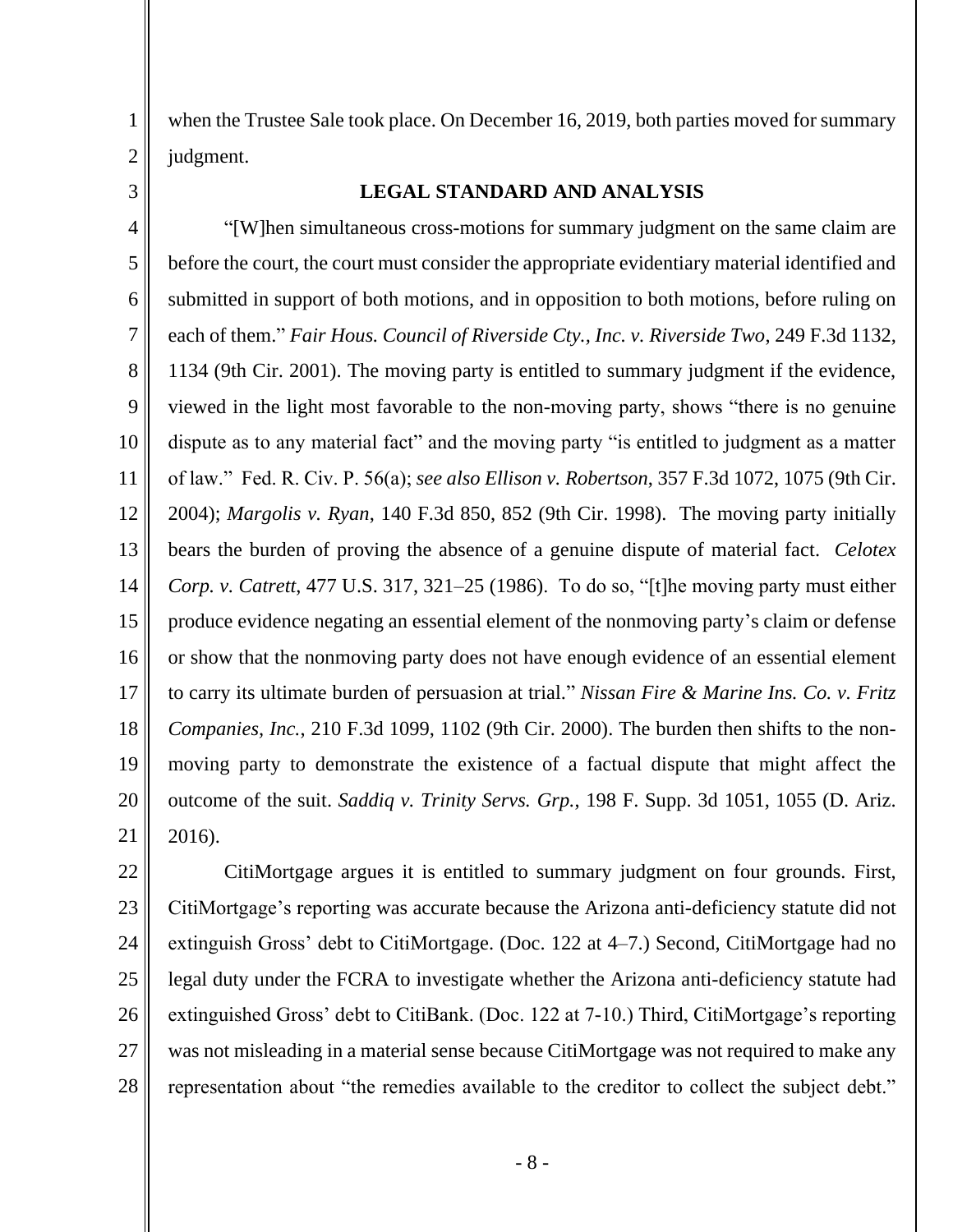(Doc. 122 at 2, 10-13.) Fourth, even if the credit report was inaccurate or misleading, Gross was not damaged because he "lacks evidence of any economic or emotional harm caused by the alleged violation" and lacks Article III standing to sue for nominal statutory damages. (Doc. 122 at 2, 13-18.)

5 6 7 8 9 10 11 12 13 14 Gross argues he is entitled to summary judgment on four grounds. First, CitiMortgage violated the FCRA, 15 U.S.C. § 1681s-2(b), by failing to conduct a reasonable investigation. (Doc. 125 at 7-8, 13-17.) Second, CitiMortgage's reporting, including the reporting of a 180-day late \$38,000 unpaid balance between August 2013 and April 2018, and the reporting of the account as charged off in April and May 2018, was not accurate because the Arizona anti-deficiency statute abolished Gross' debt to CitiMortgage. (Doc. 125 at 8-10, 12.) Third, CitiMortgage's reporting was misleading because it omitted "salient information about the collectability (or lack thereof) of the debt." (Doc. 125 at 10-12.) Fourth, Gross was damaged economically and emotionally by CitiMortgage's actions. (Doc. 125 at 17-18.)

15 16 17 18 The parties' motions contain significant overlap, but the threshold issue is whether the facts, viewed in the light most favorable to Gross, create a genuine dispute of material fact regarding CitiMortgage's compliance with the FCRA. They do not. CitiMortgage's motion will be granted, and Gross' motion will be denied.

19

1

2

3

4

## **I. The Fair Credit Reporting Act and Arizona's Anti-Deficiency Statutes**

20 21 22 23 24 25 26 27 28 The Fair Credit Reporting Act, 15 U.S.C. §§ 1681–1681x, was enacted in 1970 "to ensure fair and accurate credit reporting, promote efficiency in the banking system, and protect consumer privacy." *Safeco Ins. Co. of Am. v. Burr*, 551 U.S. 47, 52 (2007). To ensure that credit reports are accurate, furnishers, or "sources that provide credit information to CRAs," such as CitiMortgage, have two categories of responsibilities: (1) "to provide accurate information"; and (2) to conduct an investigation when a consumer disputes the information. *Gorman v. Wolpoff & Abramson, LLP*, 584 F.3d 1147, 1153–54 (9th Cir. 2009) (citing 15 U.S.C.  $\S$  1681s–2(a)(3), 2(b)). Information is inaccurate if it is "patently incorrect" or if it is "misleading in such a way and to such an extent that it can

- 9 -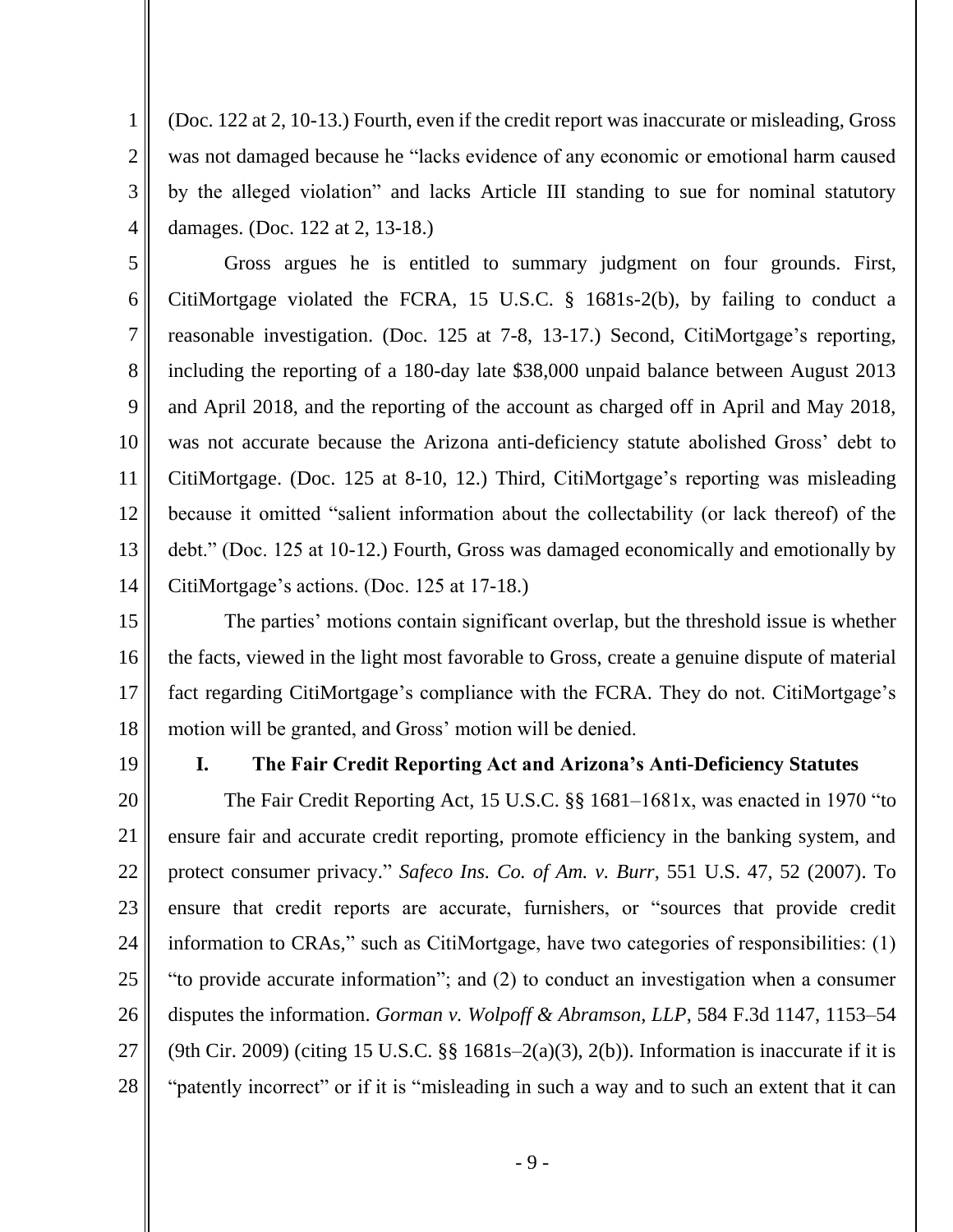be expected to adversely affect credit decisions." *Carvalho v. Equifax Info. Servs., LLC*, 629 F.3d 876, 890 (9th Cir. 2010) (quoting *Gorman*, 584 F.3d at 1163); *Kuns v. Ocwen Loan Servicing, LLC*, 611 F. App'x 398, 400 (9th Cir. 2015) (stating information is incomplete or inaccurate if it is "obviously wrong or missing crucial data," or if it is "materially misleading").

6 7 8 9 10 11 12 13 14 15 16 17 18 Gross' claims that CitiMortgage's reporting was inaccurate or misleading, and the investigation unreasonable, rely on his belief that the debt was abolished by Arizona's antideficiency statute, A.R.S.  $\S$  33-814.<sup>5</sup> The parties do not dispute that the anti-deficiency statute applies here and agree "no action may be maintained to recover any difference between the amount obtained by sale and the amount of the indebtedness and any interest, costs and expenses." A.R.S. § 33-814(G). This statute "places on the lender, not the borrower, the risk of lending more money than what the residence is worth, or is likely to be worth in the future." *M & I Bank, FSB v. Coughlin*, 805 F. Supp. 2d 858, 864 (D. Ariz. 2011). The Arizona legislature's intention in passing the anti-deficiency statutes (§ 33-729 and § 33-814) in 1971 was "to protect certain homeowners from the financial disaster of losing their homes to foreclosure plus all their other nonexempt property on execution of a judgment for the balance of the purchase price." *Baker v. Gardner*, 770 P.2d 766, 769 (Ariz. 1988) (en banc).

19 20 21 22 23 24 The Arizona Supreme Court directly addressed the question of what happens when "sold-out junior lienholders . . . attempt[] to bring an action on the debt." *Baker*, 770 P.2d at 771. In reaching the answer, the Arizona Supreme Court "endeavor[ed] to effect th[e] purpose" of discouraging unsound land sales due to overvalued land, and preventing the aggravation of an economic downturn (if land values dropped) "'that would result if defaulting purchasers lost the land and were also burdened with personal liability.'" *Id.*

25

1

2

3

4

5

<sup>26</sup> 27 28  $5$  Arizona has two anti-deficiency statutes, A.R.S. § 33-729, which applies to purchase money mortgages, and A.R.S. § 33-814, which applies to deeds of trust. Although TransUnion transmitted an ACDV to CitiMortgage with a note in the section for "FCRA Relevant Information" reading "House meets the criteria for Arizona anti[-]deficiency statu[t]e[] ARS 33 729," in fact A.R.S. § 33-814 is the anti-deficiency statute at issue in this case. (Doc. 126 at  $4$ , Doc. 126-6 at  $2$ .)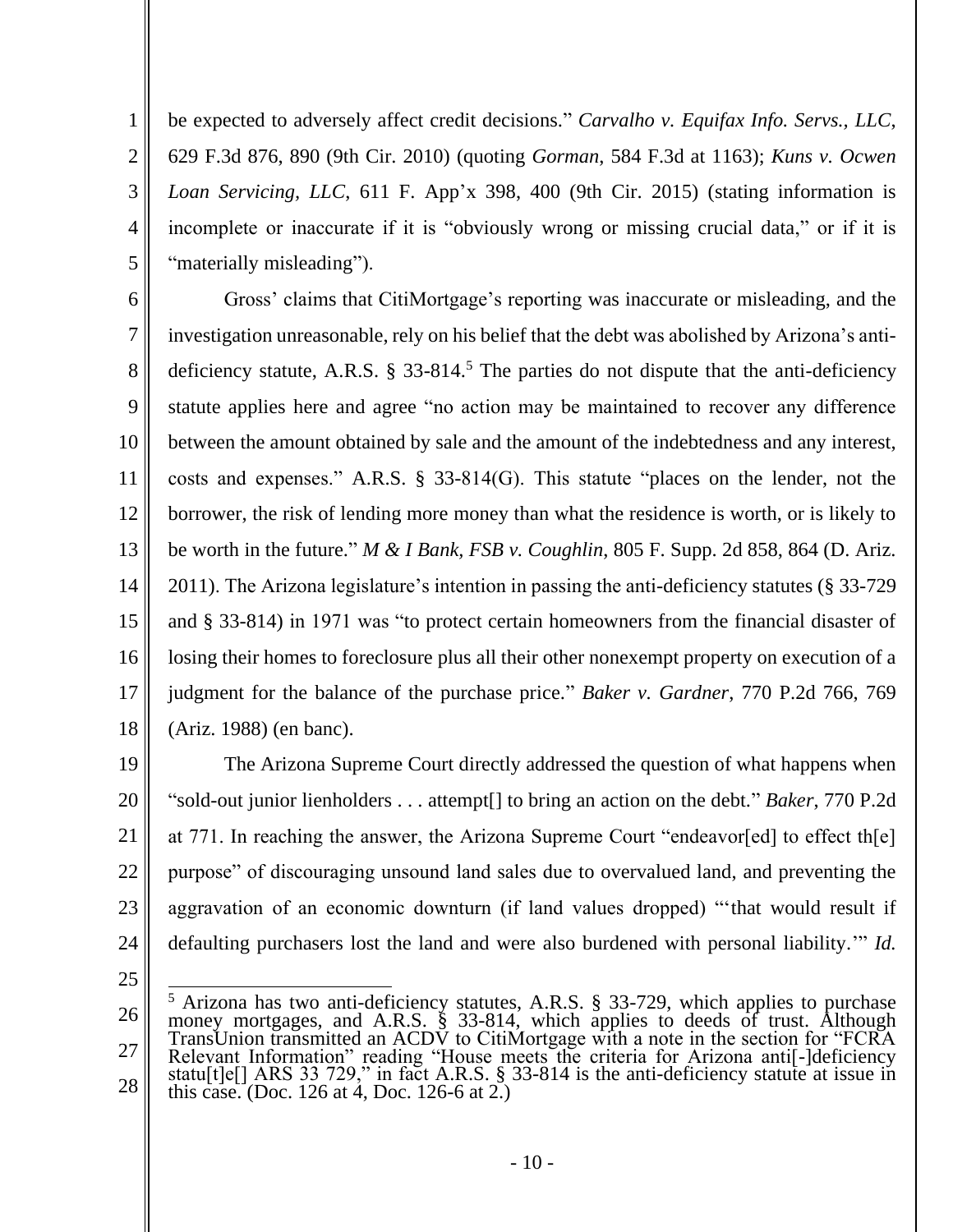1 2 3 4 5 6 7 8 9 10 11 12 (quoting *Spangler v. Memel*, 498 P.2d 1055, 1060 (Cal. 1972) (en banc)). The Arizona Supreme Court clearly held "that the legislature's objective in enacting § 33–814([G]) was to abolish the personal liability of those who give trust deeds encumbering properties of two and one-half acres or less and used for single-family or two-family dwellings. . . . [Therefore, t]he holder of the note and security device may not, by waiving the security and bringing an action on the note, hold the maker liable for the entire unpaid balance." *Id.* at 772. Clarifying the scope of its opinion, the Arizona Supreme Court summarized "Where the creditor chooses non-judicial foreclosure, he cannot obtain a deficiency judgment if the collateral is within the class protected by the deed of trust anti-deficiency statute." *Id.* at 775 (supplemental opinion). The Court then addressed "any inequities that *Baker* may visit on some lenders" and concluded that "giving home purchasers the full benefit of legislative protection outweighs the hardships to lenders." *Id.*

13 14 15 16 17 18 19 20 21 22 23 24 25 26 27 28 Because caselaw interpreting Arizona's anti-deficiency statutes is slim, courts interpreting those statutes may refer to cases interpreting California's anti-deficiency statute, Cal. Code Civ. Proc. § 580b, "'as Arizona has adopted much of its redemption and mortgage statutes' from [California]." *Baker*, 770 P.2d at 770 (quoting *Skousen v. L.J. Development Co., Inc.*, 655 P.2d 1341, 1344 n. 5 (Ariz. Ct. App. 1982)). The purpose of California's "bar on personal recovery" is twofold, and identical to the legislative intent of Arizona's anti-deficiency statute: California's § 580b "protects borrowers from the potential of losing the property and still owing more (which is likely to be the case during the economic downturns when foreclosures are more common); and it protects the real estate market by encouraging lenders to properly value property (because lenders will lose out if they make loans on overvalued property)." *Alborzian v. JPMorgan Chase Bank, N.A.*, 185 Cal. Rptr. 3d 84, 90 (Cal. Ct. App. 2015). But the "absence of personal liability is not equivalent to the absence of debt." *Herrera v. LCS Fin. Servs. Corp.*, No. C09-02843 TEH, 2009 WL 2912517, at \*7 (N.D. Cal. Sept. 9, 2009). California's anti-deficiency statute as of 2013, the date of the Trustee Sale—and, by extension, Arizona's anti-deficiency statute—"do[es] not even purport to wipe out the debt, but only to apply in the contingency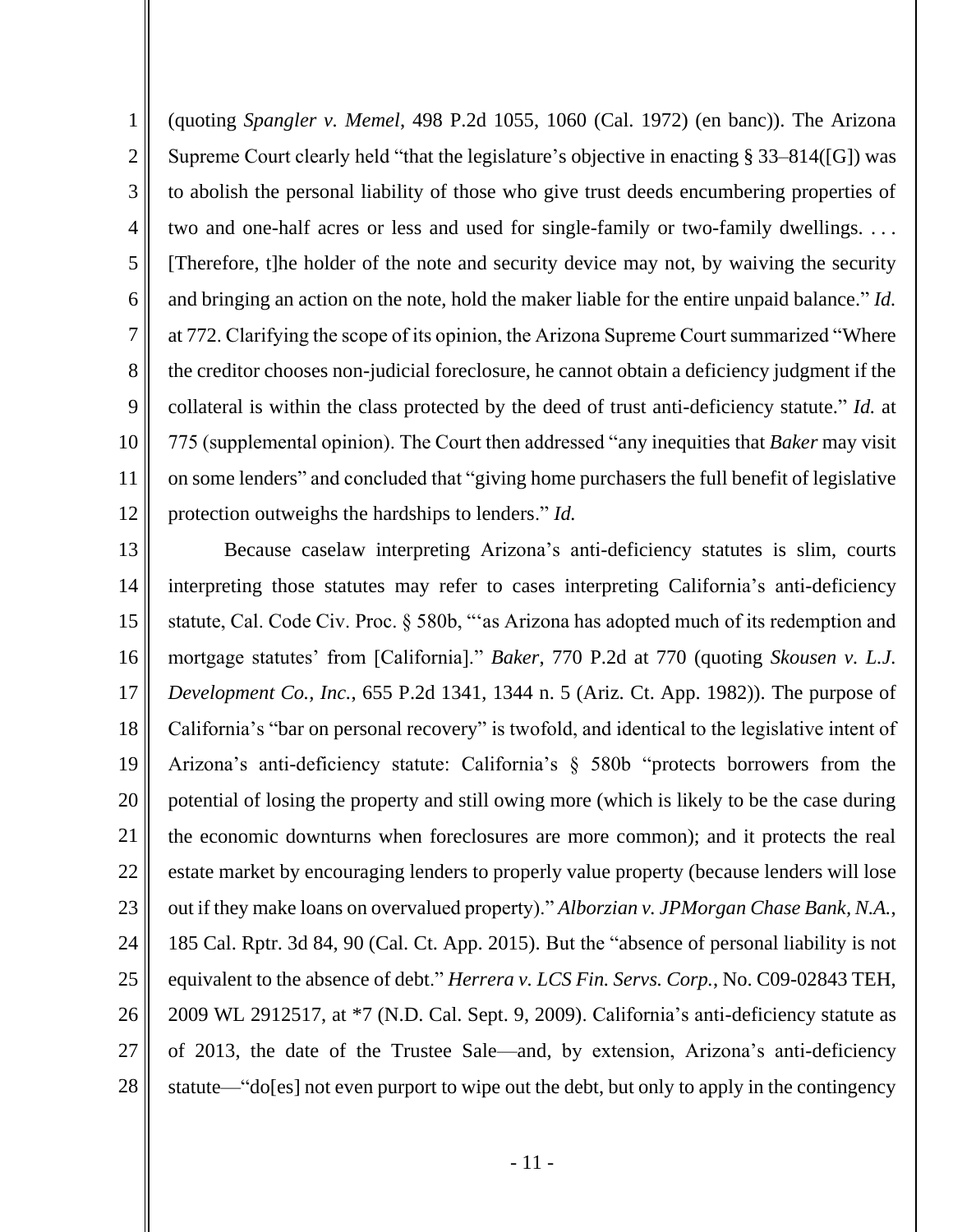1 2 3 4 5 6 7 8 9 10 11 12 13 14 15 16 17 18 19 that a deficiency judgment is sought," which differs from other states where the debt is extinguished. *Mortg. Guarantee Co. v. Sampsell*, 124 P.2d 353, 355 (Cal. Ct. App. 1942) (distinguishing California's statute from New York's statute, which provides that "the proceeds of the sale regardless of amount shall be deemed to be in full satisfaction of the mortgage debt" (quoting N.Y. Civil Practice Act § 1083-a (renumbered at N.Y. Real Prop. Acts. Law § 1371(3))). In short, California courts determined "that the sale of the real property under the deed of trust does not wipe out the indebtedness." *Id.*; *see Thoryk v. San Diego Gas & Elec. Co.*, 170 Cal. Rptr. 3d 309, 318 (Ct. App. 2014) (same); *see also Johnson v. Wells Fargo Home Mortg., Inc.*, No. EDCV 13-01044-VAP, 2013 WL 7211905, at \*6 (C.D. Cal. Sept. 13, 2013) ("[T]o preclude reporting of a deficiency may be at odds with the purpose of a credit report, which is to provide accurate credit information to potential creditors," because even if a deficiency is not collectible "'it does show that the debtor did not fully pay the balance due on his debt.'") (quoting *Abdelfattah v. Carrington Mortg. Servs. LLC*, No. C-12-04656-RMW, 2013 WL 495358, at \*2 (N.D. Cal. Feb. 7, 2013)); *Herrera*, 2009 WL 2912517, at \*7–\*8 (the California anti-deficiency statute "eliminates a creditor's ability to seek a deficiency judgment, but it does not eliminate the underlying debt[, although t]he fact of that debt's existence may be entirely theoretical, given that [the anti-deficiency statute] closes the courthouse door on any creditor's collection efforts against the mortgagor.").

20 21 22 23 24 25 26 27 The Arizona Supreme Court "change[d] the Arizona rule [regarding anti-deficiency statutes] to the law of California" in 1988. *Baker*, 770 P.2d at 772. Although California's law has since been amended for the explicit purpose of "clarifying that 'no debt is owed' after non-judicial foreclosure after a purchase money foreclosure, [such] that reporting a deficiency as a debt would violate the law against reporting incomplete or inaccurate information," Arizona's law has *not* been so amended. *Johnson*, 2013 WL 7211905, at \*7 (quoting Assembly Floor Analysis on S.B. 426, 2013 S. 2013–14 Sess. (June 19, 2013) (Cal. 2013)). Therefore, Arizona may still look to pre-amendment California caselaw.

28

Thus in Arizona the anti-deficiency statute "does not, as a technical matter,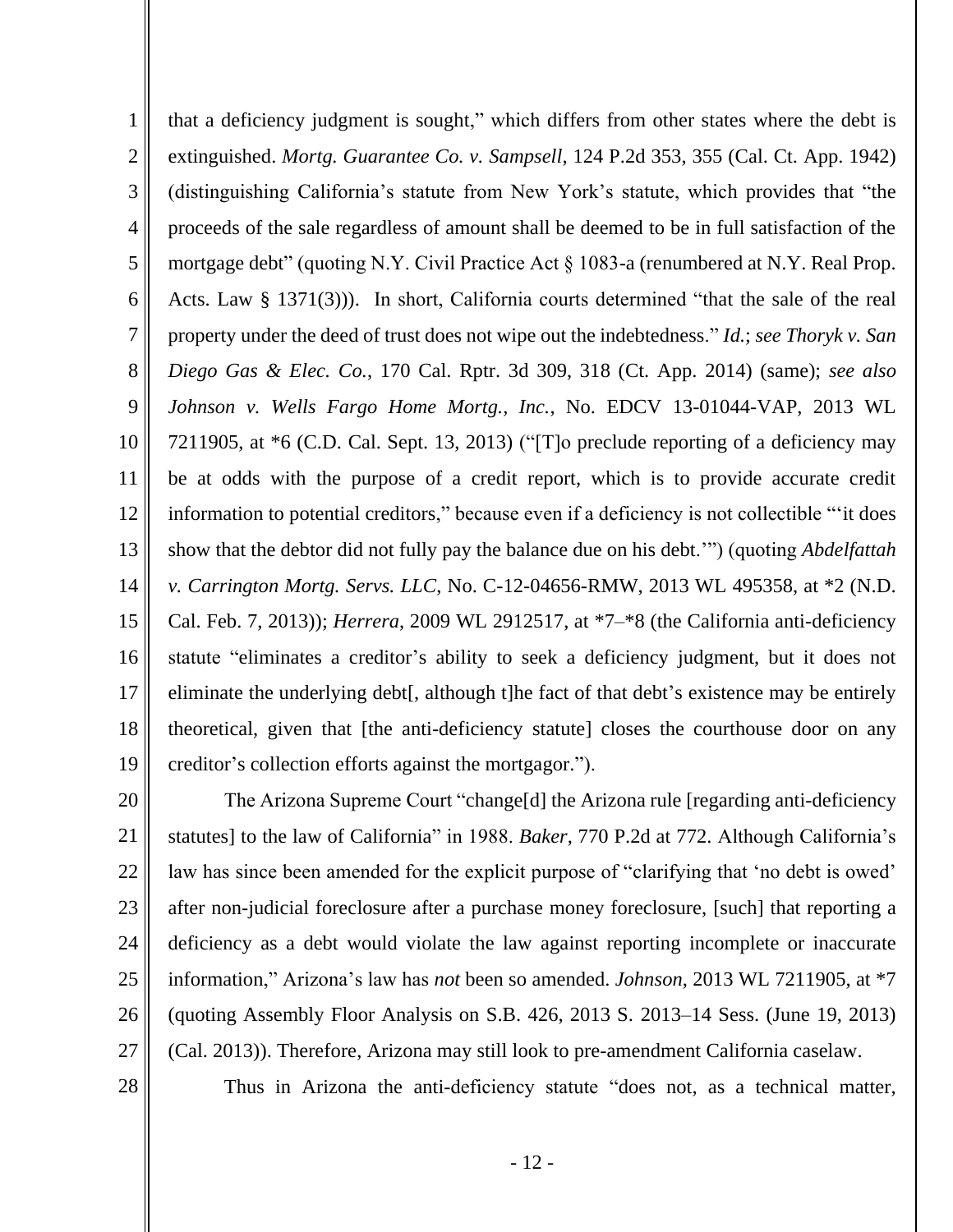extinguish the outstanding debt; it merely extinguishes any ability to collect it." *Hansford v. JPMorgan Chase Bank NA*, No. CV-14-01380-PHX-GMS, 2014 WL 11515621, at \*2 (D. Ariz. Dec. 11, 2014); *see also* Black's Law Dictionary 462 (9th Ed. 2009) (defining "debt" as "liability on a claim; a specific sum of money due by agreement or otherwise"). Despite Gross' arguments to the contrary, the Ninth Circuit's unpublished decision in *Kuns* does not foreclose this holding. 611 F. App'x 398.

7 8 9 10 11 12 13 14 15 16 17 18 19 In that case, the defendant, a loan servicing company, held the purchase money mortgage on the plaintiff's California home, chose to sell the home in a non-judicial foreclosure, then reported the deficiency on the plaintiff's credit report. *Id.* The plaintiff alleged the defendant "report[ed] . . . the deficiency, without being accompanied by additional information to indicate [plaintiff's] lack of personal liability," in violation of California's Consumer Credit Reporting Agencies Act. *Id.* at 399–400. The district court dismissed the case, and the Ninth Circuit reversed. But the procedural posture of a motion for summary judgment is different than the procedural posture of a motion to dismiss, and a plaintiff may adequately state a claim that a furnisher's reporting was incomplete or inaccurate yet fail to raise a genuine dispute of material fact that the reporting was *actually* incomplete or inaccurate. And, as will be discussed *infra*, when a consumer disputes a furnisher's reporting of a debt that is uncollectible, the reporting may nevertheless be accurate so long as the dispute is also reported.

20 21 22 23 24 25 26 As a matter of law, then, after the 2013 Trustee Sale Gross still owed the debt to CitiMortgage but CitiMortgage could no longer take any action to recover the debt. Having established Gross owed a debt which he had not paid, but which he could never be forced to pay, the question is whether CitiMortgage violated either its responsibility "to provide accurate information" or its responsibility to conduct an investigation after Gross disputed the information. *Gorman*, 584 F.3d at 1153–54. Each responsibility will be addressed in turn.

27

*A. Accuracy*

1

2

3

4

5

6

28

A furnisher violates its responsibility to furnish accurate information to the CRAs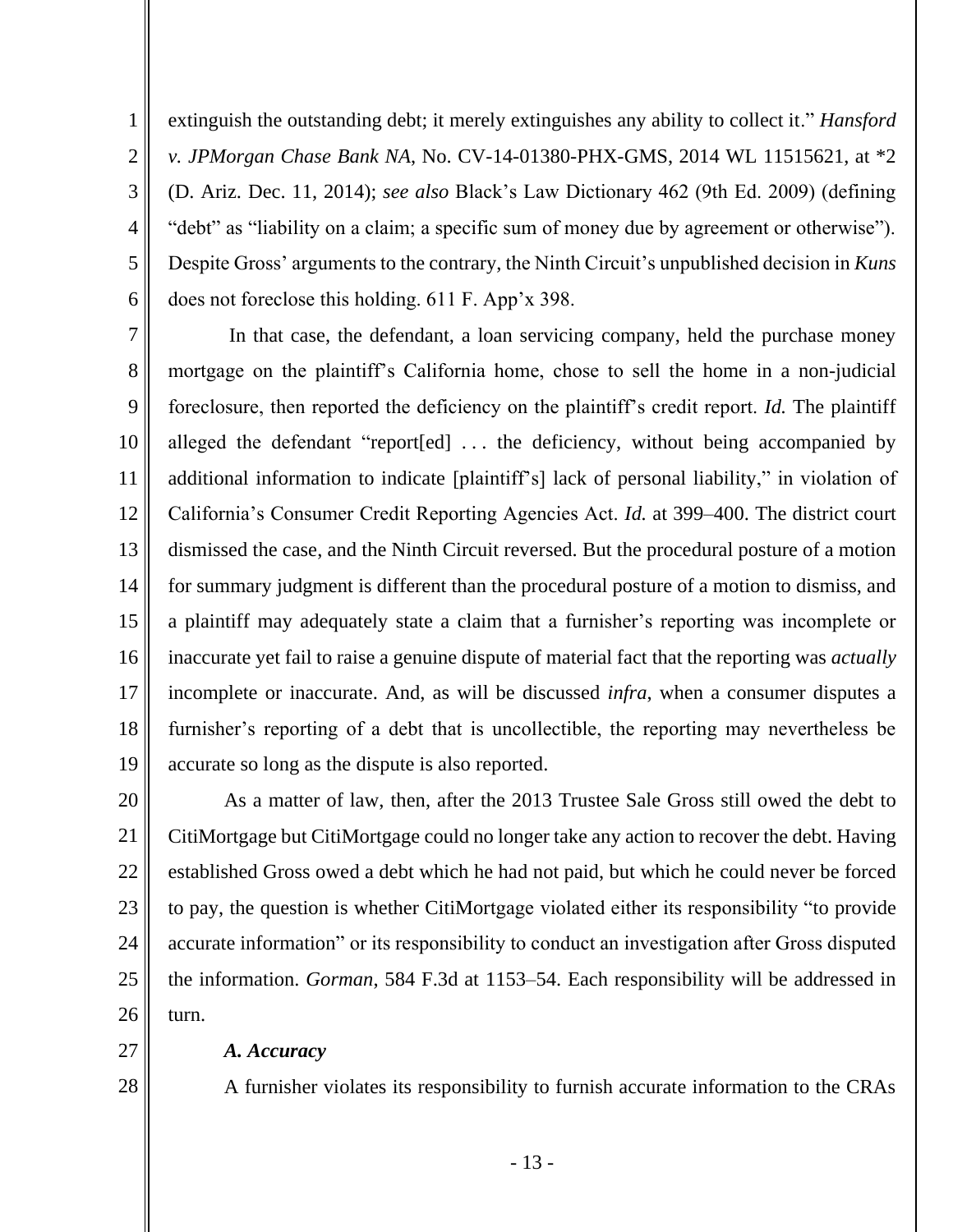2 3 4

5

6

7

8

1

when it reports information that is "patently incorrect" or "misleading in such a way and to such an extent that it can be expected to adversely affect credit decisions." *Carvalho*, 629 F.3d at 890 (quoting *Gorman*, 584 F.3d at 1163). Here, CitiMortgage reported a balance of \$38,010 that was over 120 days (or over 180 days, depending on the date of the report) past due each month from August 2013 to March 2018, then a zero balance beginning in April 2018 when the balance was charged off. (Doc. 126 at 4.) CitiMortgage also reported Gross disputed the status of the debt beginning in February 2018. (Doc. 126- 6 at 3.)

9 10 11 12 13 14 15 16 17 18 19 Gross does not dispute he did not fully pay back "the amount of money that was loaned to [him] to purchase the property," stating "I did not repay in dollars." (Doc. 123-4) at 108.) That is, he does not dispute that, of the \$40,474 he originally borrowed, \$38,010 dollars were not repaid,<sup>6</sup> nor was Gross' expert able to identify any factual inaccuracies in CitiMortgage's report. (Doc. 123-3 at 29–30 (27:15–28:18), 32–37 (30:15–35:18).) Where "all of the relevant facts [a]re correctly reported" (*i.e.* whether the debt belongs to the consumer, whether "the amount past due is too high or low," or whether "any of the listed dates are wrong"), there is "no *patent* error in [the] credit report." *Carvalho*, 629 F.3d at 891 (emphasis in original). CitiMortgage's reporting of the \$38,010 balance was therefore "'technically accurate' in the sense that it reflected [Gross'] failure to make . . . payments on the loan." *Gorman*, 584 F.3d at 1163.

20 21 22 23 24 25 26 However, as discussed previously, Arizona's anti-deficiency statute extinguished CitiMortgage's ability to collect the \$38,010 balance, and "a consumer report that contains technically accurate information may be deemed 'inaccurate' if the statement is presented in such a way that it creates a misleading impression." *Gorman*, 584 F.3d at 1163 (quoting *Saunders v. Branch Banking And Tr. Co. Of VA*, 526 F.3d 142, 148 (4th Cir. 2008)); *see Johnson*, 2013 WL 7211905, at \*8 ("[F]ailing to report that a debt is not subject to a deficiency judgment is also potentially misleading."). Specifically, when a consumer

27

28

<sup>&</sup>lt;sup>6</sup> "[Gross]: [CitiMortgage] claim[s] that I missed payments, that I still owe money . . . Q: You didn't make any of those payments; right? You don't dispute that; right? A: Yes." (Doc. 123-4 at 110.)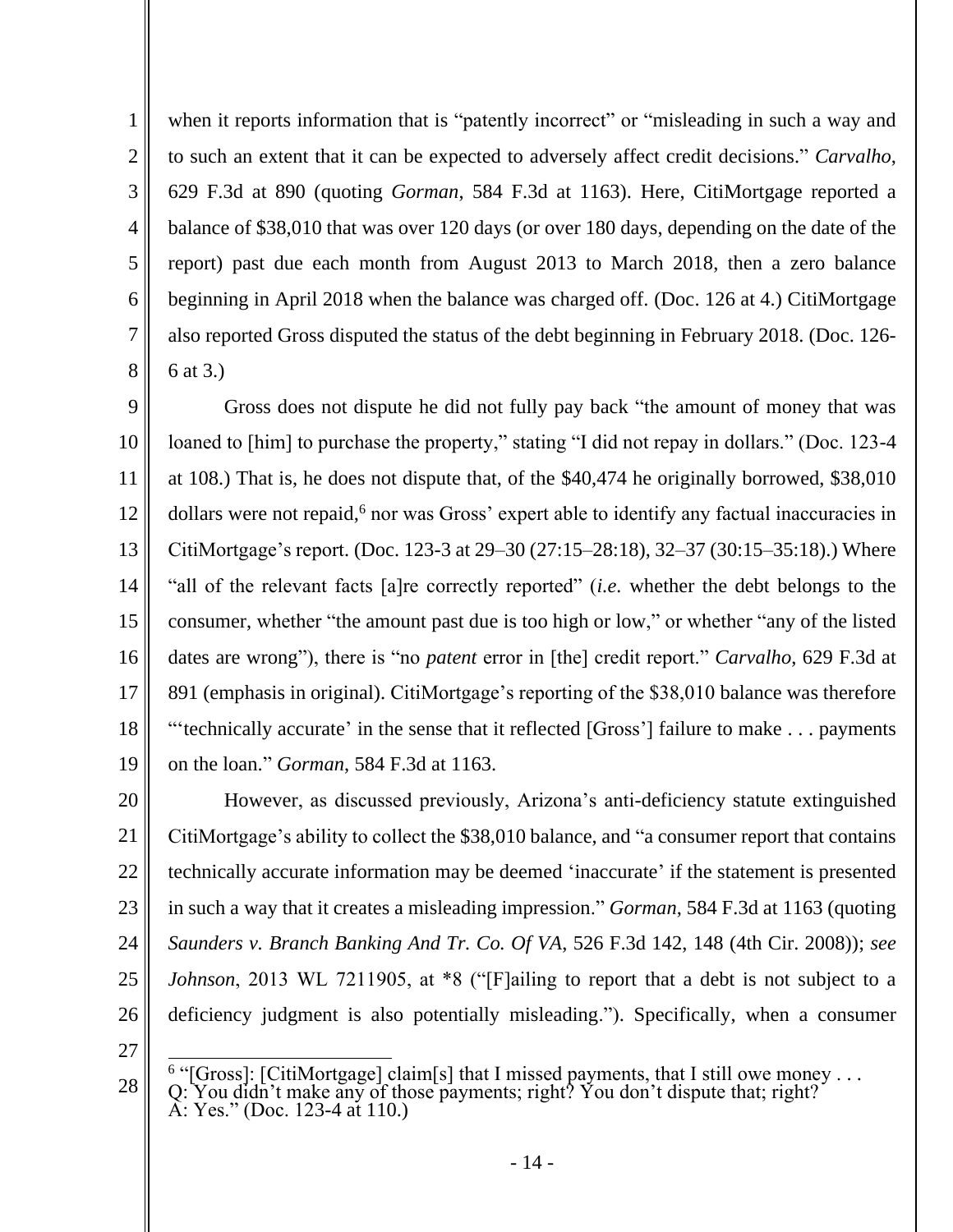| 1              | "fail[s] to pay a debt that is not really due," the furnisher reports the debt, and the consumer                                                                                                                                                                                                             |  |
|----------------|--------------------------------------------------------------------------------------------------------------------------------------------------------------------------------------------------------------------------------------------------------------------------------------------------------------|--|
| $\overline{2}$ | then disputes that report, if the furnisher does not report the dispute then "the information"                                                                                                                                                                                                               |  |
| 3              | [might be] sufficiently misleading so as to be 'incomplete or inaccurate' within the                                                                                                                                                                                                                         |  |
| $\overline{4}$ | meaning of the" FCRA. Id.; see Carvalho, 629 F.3d at 891. <sup>7</sup>                                                                                                                                                                                                                                       |  |
| 5              | The FCRA imposes a duty "to provide notice of dispute" on a furnisher as follows:                                                                                                                                                                                                                            |  |
| 6<br>7         | If the completeness or accuracy of any information furnished by any person<br>to any consumer reporting agency is disputed to such person by a consumer,<br>the person may not furnish the information to any consumer reporting agency<br>without notice that such information is disputed by the consumer. |  |
| 8              |                                                                                                                                                                                                                                                                                                              |  |
| 9              | 15 U.S.C. § 1681s-2(a)(3). Under this definition, CitiMortgage's duty to provide                                                                                                                                                                                                                             |  |
| 10             | notice of the dispute was triggered on February 23, 2018, when Gross sent a written dispute                                                                                                                                                                                                                  |  |
| 11             | to TransUnion, which was forwarded to CitiMortgage. (Doc. 126 at 4.) And CitiMortgage                                                                                                                                                                                                                        |  |
| 12             | promptly complied: in addition to the February 23, 2018 response to the TransUnion                                                                                                                                                                                                                           |  |
| 13             | ACDV that included the code "XB: Account information disputed by consumer under the                                                                                                                                                                                                                          |  |
| 14             | Fair Credit Reporting Act" in the CCC field, the April 10, 2018 credit report ordered by                                                                                                                                                                                                                     |  |
| 15             | Starboard Financial as part of the underwriting file for Gross' June 2018 loan includes the                                                                                                                                                                                                                  |  |
| 16             | comment "Account information disputed by consumer; second mortgage." <sup>8</sup> (Docs. 126-6)                                                                                                                                                                                                              |  |
| 17             | at 3, 123-7 at 1, 13.) Gross' expert concedes the "appropriate way to" notate a dispute "is                                                                                                                                                                                                                  |  |
| 18             | <sup>7</sup> "Black's Law Dictionary defines 'creditworthy' as 'financially sound enough that a                                                                                                                                                                                                              |  |
| 19             | lender will extend credit in the belief default is unlikely.' Black's Law Dictionary 426 (9th<br>ed. 2009) (emphasis added). Under this definition, a consumer who avails herself of a good                                                                                                                  |  |
| 20             | or service but defaults on payment would be considered less creditworthy than one who<br>does not, regardless of how legally sound her reasons for default are. That she defaulted is                                                                                                                        |  |
| 21             | certainly relevant to potential creditors and is precisely the type of information that a credit<br>report is meant to supply." Carvalho, 629 F.3d at 891.                                                                                                                                                   |  |
| 22             | Although Gross disputes CitiMortgage's use of the Starboard Financial underwriting file<br>as hearsay, Doc. 131 at 6 $\P$ 26–27, the file appears to consist of business records that are                                                                                                                    |  |
| 23             | exempt under Fed. R. Evid. $803(6)$ . (Doc. 123-7 at 2.) VA Form 26-6393, the loan analysis,<br>indicates that the CitiMortgage debt was not considered (there is no checkmark next to it                                                                                                                    |  |
| 24             | in Section D), and the remarks explain "Borrower had a foreclosure in $2013$ Please<br>note the 2nd for that property is continuing to report on borrowers credit but per Arizona                                                                                                                            |  |
| 25             | state law creditors are not allowed to pursue deficiency judgments for purchase money<br>liens which that 2nd lien was." (Doc. 123-7 at 4.) And the "DU Underwriting Findings,"                                                                                                                              |  |
| 26             | which make the recommendation to refer Gross for a loan, indicate the CitiMortgage debt<br>was "omitted from the underwriting analysis during liability reconciliation." (Doc. 123-7)                                                                                                                        |  |
| 27             | at $5-6$ .) The underwriting file also included letters from Gross explaining his dispute with<br>CitiMortgage regarding the debt. (Doc. 123-7 at 10, 12.) As both Gross' and                                                                                                                                |  |
| 28             | CitiMortgage's experts explain, Starboard Financial's exclusion of the CitiMortgage debt<br>from consideration is the expected result when the "XB" code appears on a credit report.<br>(Docs. 123-3 at 47–49 (45:11–47:21), 123-8 at 12, 15, 18–20.)                                                        |  |
|                |                                                                                                                                                                                                                                                                                                              |  |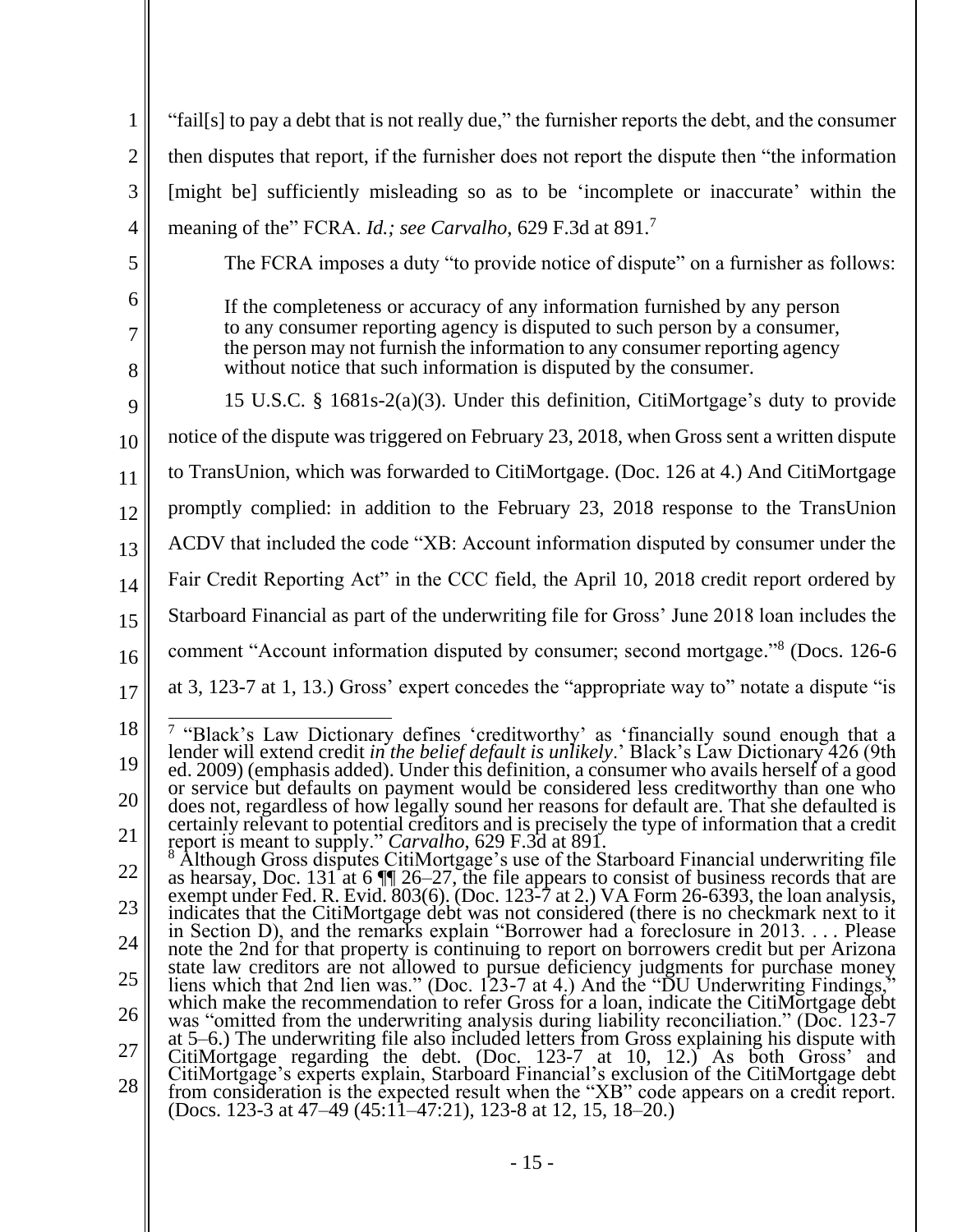1 2 3 4 5 6 7 8 with the ... 'XB Code,' which CitiMortgage ... did after receiving Plaintiff's February 2018 dispute." (Doc. 126-4 at 24.) The May 25, 2018 credit report Gross requested from Experian includes the comment "Account Information disputed by consumer (Meets requirement of the Fair Credit Reporting Act)." (Doc. 126-3 at 5.) And the June 15, 2018 credit report Gross requested, compiling the results from all three CRAs into one document, includes the comments "Account in dispute-reported by subscriber" (Experian); "Charged off account[,] contact member for status" (Equifax); and "Account information disputed by consumer" (TransUnion). (Doc. 123-2 at 20.)

9 10 11 12 13 14 15 16 17 18 19 20 21 Gross' remedies were not limited to initiating disputes. As Experian informed Gross in a letter summarizing the dispute results, if the reinvestigation did not "resolve[] [the] dispute," Gross could "add a statement of up to 100 words to [the] report," then "request that Experian send an updated report . . . to companies that have requested [his] credit information as a result of an action [he] took, such as applying for credit, insurance, employment or apartment rental." (Doc. 126-3 at 2.) Such a statement allows "potential creditors [to] have both sides of the story and [to] reach an independent determination of how to treat a specific, disputed account." *Cahlin v. Gen. Motors Acceptance Corp.*, 936 F.2d 1151, 1160 n.23 (11th Cir. 1991). Despite Experian's letter, Gross later testified he was not familiar with this concept. (Doc. 126-1 at 98–99 (97:18–98:20).) Although such a consumer statement may not necessarily "obliterate the stain of a derogatory item on [a] credit report," it provides useful context when the dispute is, at base, a legal rather than factual one. *Carvalho*, 629 F.3d at 892.

22

23 24 25 CitiMortgage accurately reported the dollar figure of the balance; that the debt belonged to Gross; the dates of the debt; and that Gross disputed the information. Therefore, as a matter of law, CitiMortgage complied with the accuracy requirements of the FCRA in this instance.

26

## *B. Investigation*

27 28 Once Gross disputed CitiMortgage's reporting, the FCRA imposed a duty to conduct an investigation. 15 U.S.C. § 1681s-2(b)(1). Such an investigation must be non-

- 16 -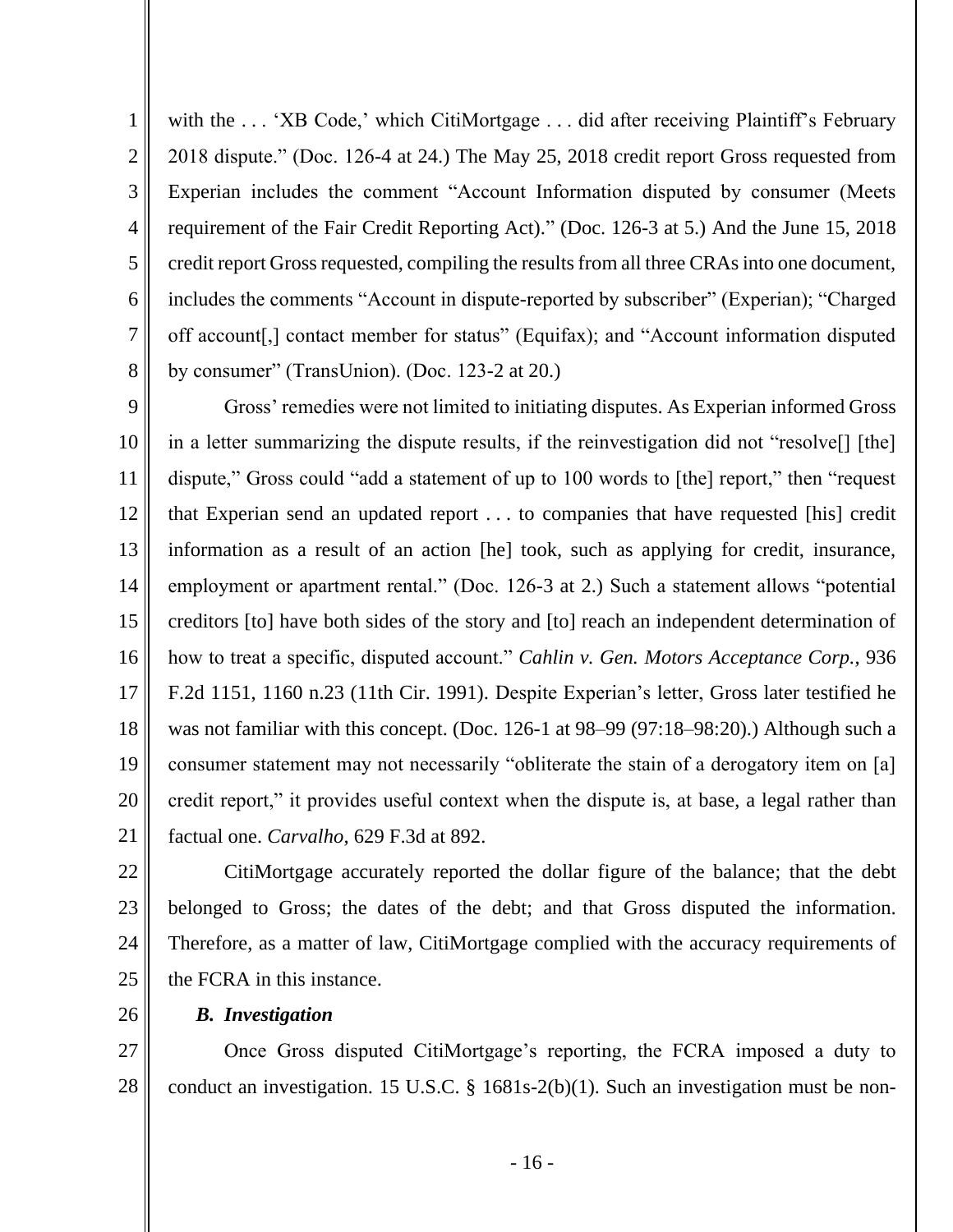6 cursory and "reasonable in light of what [CitiMortgage] learned about the nature of the dispute from the description in the CRA's notice of dispute." *Gorman*, 584 F.3d at 1157. Although generally courts in the Ninth Circuit may not decide questions of reasonableness on summary judgment, a grant of summary judgment "is appropriate 'when only one conclusion about the conduct's reasonableness is possible.'" *Id.* (quoting *In re Software Toolworks Inc.*, 50 F.3d 615, 622 (9th Cir. 1994)). The question presented is therefore whether there is a genuine dispute of material fact regarding the reasonableness of CitiMortgage's investigation in light of the descriptions in the CRAs' notices of dispute. There is not.

1

2

3

4

5

7

8

9

10 11 12 13 14 15 16 17 18 19 20 21 22 23 24 25 26 27 Because the scope of the necessary investigation is determined by the "description in the CRA's notice of dispute," the Court repeats those descriptions here. *Gorman*, 584 F.3d at 1157. First, on February 23, 2018, TransUnion transmitted an ACDV to CitiMortgage with the dispute code "112: Consumer states inaccurate information. Provide or confirm complete ID and verify all Account Information" and, in the section for "FCRA Relevant Information," a note reading "House was foreclosed on in 2013[.] House meets the criteria for Arizona anti[-]deficiency statu[t]es ARS 33 729[.] Should not be held liable for debt after foreclosure[.] Times Disputed In Last 120 Days 0[.]" (Doc. 126-6 at 2.) CitiMortgage responded with the response code "24: Consumer's dispute not specific. Consumer Information verified. Account information updated." (Doc. 126-6 at 2.) Second, on May 3, 2018, Gross sent all three CRAs an identical letter "to dispute an error reporting on my credit report," stating he "do[es]n't owe any money on th[e] loan" because CitiMortgage "took over the second mortgage . . . after the house was already foreclosed on," and arguing he "didn't even owe the balance at that time because [he] didn't own the house." (Doc. 123-2 at 92–94.) CitiMortgage was therefore required, under the FCRA, to conduct a reasonable investigation into the accuracy of Gross' account information, including whether he owed the balance, and was put on notice that Gross was making an argument under the Arizona anti-deficiency statute.<sup>9</sup>

<sup>28</sup> <sup>9</sup> Although Gross' expert appears to opine that CitiMortgage should have conducted an investigation after Gross' November 3, 2017 phone call to CitiMortgage, Doc. 126-4 at 24,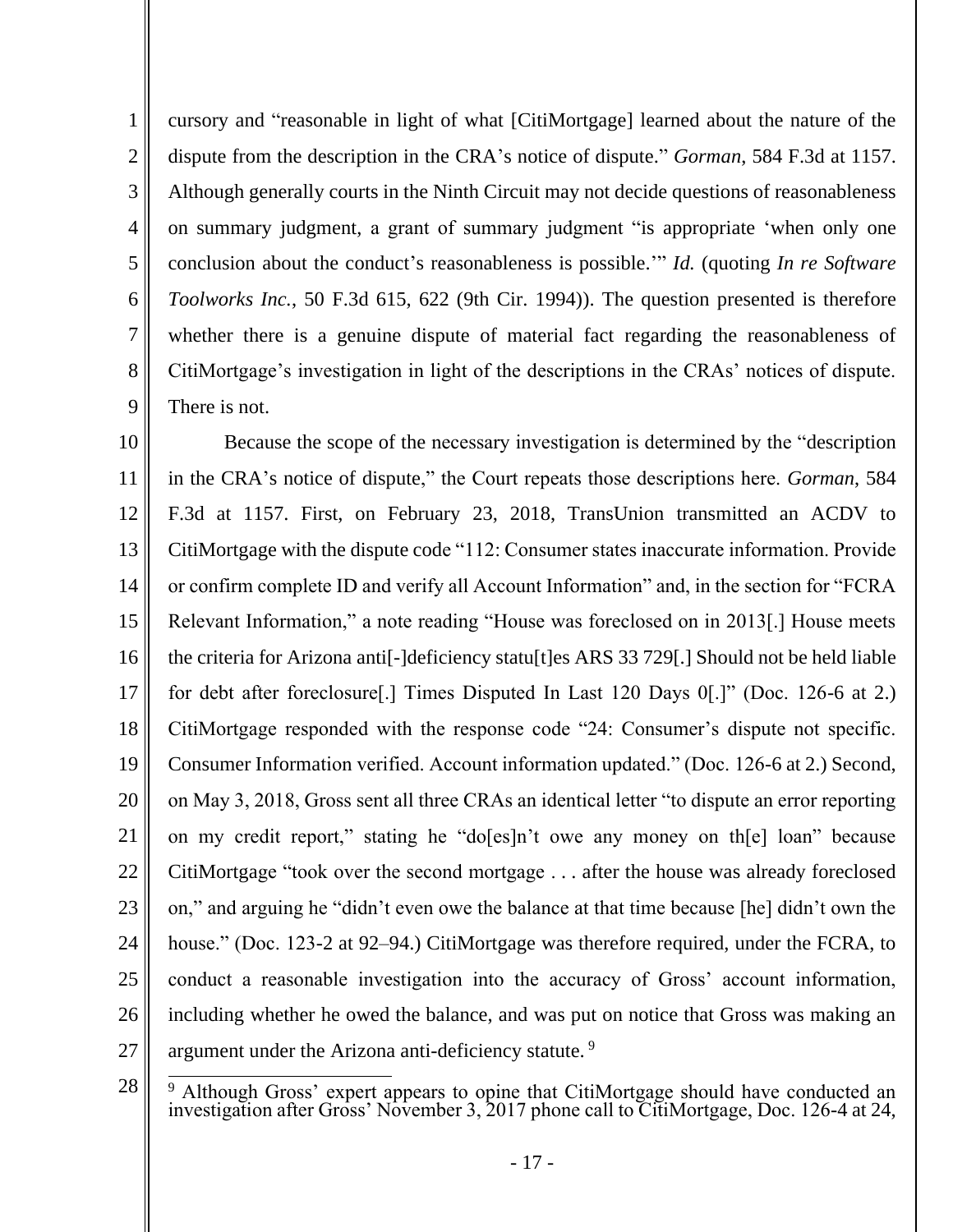1 2 3 4 5 6 7 8 9 10 11 12 13 In the course of its investigation, CitiMortgage looked at the transaction history, prior case notes, and system notes; reviewed the original promissory note and confirmed Gross had signed for the debt; compared the name on the promissory notes to the name in the system; and compared the promissory note to the original loan amount. (Doc. 126-2 at 96–98 (95:22–97:8), 127–128 (126:5–127:2).) Nothing in CitiMortgage's transaction history, system notes, or loan documents, including the promissory note, "indicate [d] to Citi[Mortgage] that Mr. Gross's debt had been cancelled or discharged or anything like that." (Doc. 126-2 at 128 (127:11–19).) Arizona's anti-deficiency statute renders a debt uncollectible, but does not extinguish the debt, and because CitiMortgage confirmed the "relevant facts," including that the debt belonged to Gross, "the amount past due [was not] too high or low," and none "of the listed dates [we]re wrong," CitiMortgage conducted a reasonable investigation into the patent accuracy of Gross' debt. *Carvalho*, 629 F.3d at 891.

14 15 16 17 18 19 20 21 22 The final question is whether, after receiving notice Gross was challenging the debt under the anti-deficiency statute, CitiMortgage was obligated to investigate the application of Arizona's anti-deficiency statute, and report to the CRAs that the debt was uncollectible. It was not. The question of whether the Arizona anti-deficiency statute rendered Gross' debt uncollectible is a legal question, not a factual one, and the FCRA does not impose on furnishers a duty to investigate legal disputes, only factual inaccuracies. *See Chiang v. Verizon New England Inc.*, 595 F.3d 26, 38 (1st Cir. 2010) (holding plaintiffs suing furnishers for violating the FCRA by conducting inadequate investigation are required to show "factual inaccuracy, rather than the existence of disputed legal questions," because

23 24 25 26 27 28 Gross does not have the right to bring a private action on that claim. *Gorman*, 584 F.3d at 1154 ("These duties arise only after the furnisher receives notice of dispute from a CRA; notice of a dispute received directly from the consumer does not trigger furnishers' duties under subsection (b)."); *see also Seamans v. Temple Univ.*, 744 F.3d 853, 867 n.11 (3d Cir. 2014) ("[B]efore a consumer can bring a private claim against a furnisher for failure to provide accurate information to CRAs, he must first notify the CRA, who then notifies the furnisher and thereby triggers the furnisher's duty to undertake a reasonable investigation and corrective measures if warranted."); *Boggio v. USAA Fed. Sav. Bank*, 696 F.3d 611, 615 (6th Cir. 2012) ("§ 1681s–2(c) expressly precludes consumers from enforcing the requirement that furnishers, under § 1681s–2(a), initially provide complete and accurate consumer information to a CRA."). Gross' claim is therefore limited to CitiMortgage's actions on and after February 23, 2018, when Gross first filed a formal dispute with a  $\rm CRA$ .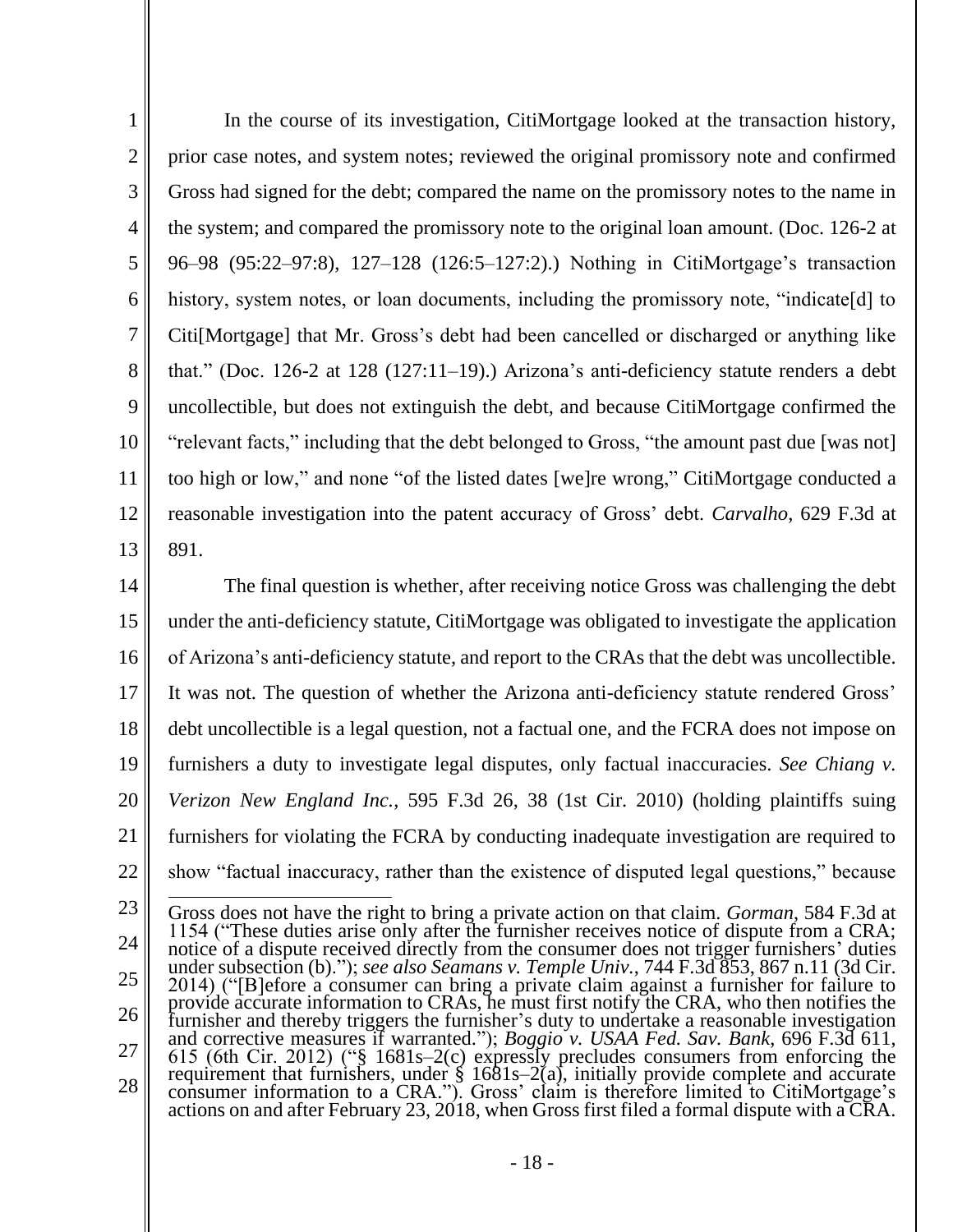"furnishers are 'neither qualified nor obligated to resolve' matters that 'turn[] on questions that can only be resolved by a court of law.'") (quoting *DeAndrade v. Trans Union LLC*, 523 F.3d 61, 68 (1st Cir. 2008)). Gross' expert agrees: when asked if CitiMortgage "had an obligation to . . . perform a legal analysis, to consult with lawyers in Arizona to determine the legal effect of the anti-deficiency statute, and then make a legal determination that . . . Gross no longer owed anything," the expert responded "No, I don't believe I'm offering opinion that they needed to go that far." (Doc. 123-3 at 22 (20:3–  $(13)$ .)<sup>10</sup>

9 10 11 12 13 14 15 16 17 18 19 20 21 22 23 Although CitiMortgage was not obligated to reach a legal conclusion regarding the applicability of the Arizona anti-deficiency statute, because Gross raised "a bona fide dispute, a dispute that could materially alter how the reported debt is understood" CitiMortgage was nevertheless required to report the dispute. *Gorman*, 584 F.3d at 1163– 64 ("A disputed credit file that lacks a notation of dispute may well be 'incomplete or inaccurate' within the meaning of the FCRA, and the furnisher has a privately enforceable obligation to correct the information after notice."). It did so, as previously discussed. "[T]he requirement that furnishers investigate consumer disputes is procedural. An investigation is not necessarily unreasonable because it results in a substantive conclusion unfavorable to the consumer, even if that conclusion turns out to be inaccurate." *Gorman*, 584 F.3d at 1161. "[A] plaintiff cannot demonstrate that a reasonable investigation would have resulted in the furnisher concluding that the information was inaccurate or incomplete without identifying some facts the furnisher could have uncovered that establish that the reported information was, in fact, inaccurate or incomplete." *Felts v. Wells Fargo Bank, N.A.*, 893 F.3d 1305, 1313 (11th Cir. 2018).

24

1

2

3

4

5

6

7

8

25 26 In sum, Gross owed CitiMortgage a debt from the time CitiMortgage purchased the promissory note from IndyMac to the time CitiMortgage charged the debt off in 2018. CitiMortgage lost the ability to collect on the debt in 2013 after the Trustee Sale, due to the

<sup>27</sup> 28 <sup>10</sup> When asked if his opinions would change "if the court in this case holds that Arizona law did not extinguish a debt after a trustee's sale of the property securing that debt," Gross' expert responded "I would have to go back and reanalyze all the credit reporting to see if it was all accurate and complete." (Doc. 123-3 at 36 (34:12–19).)